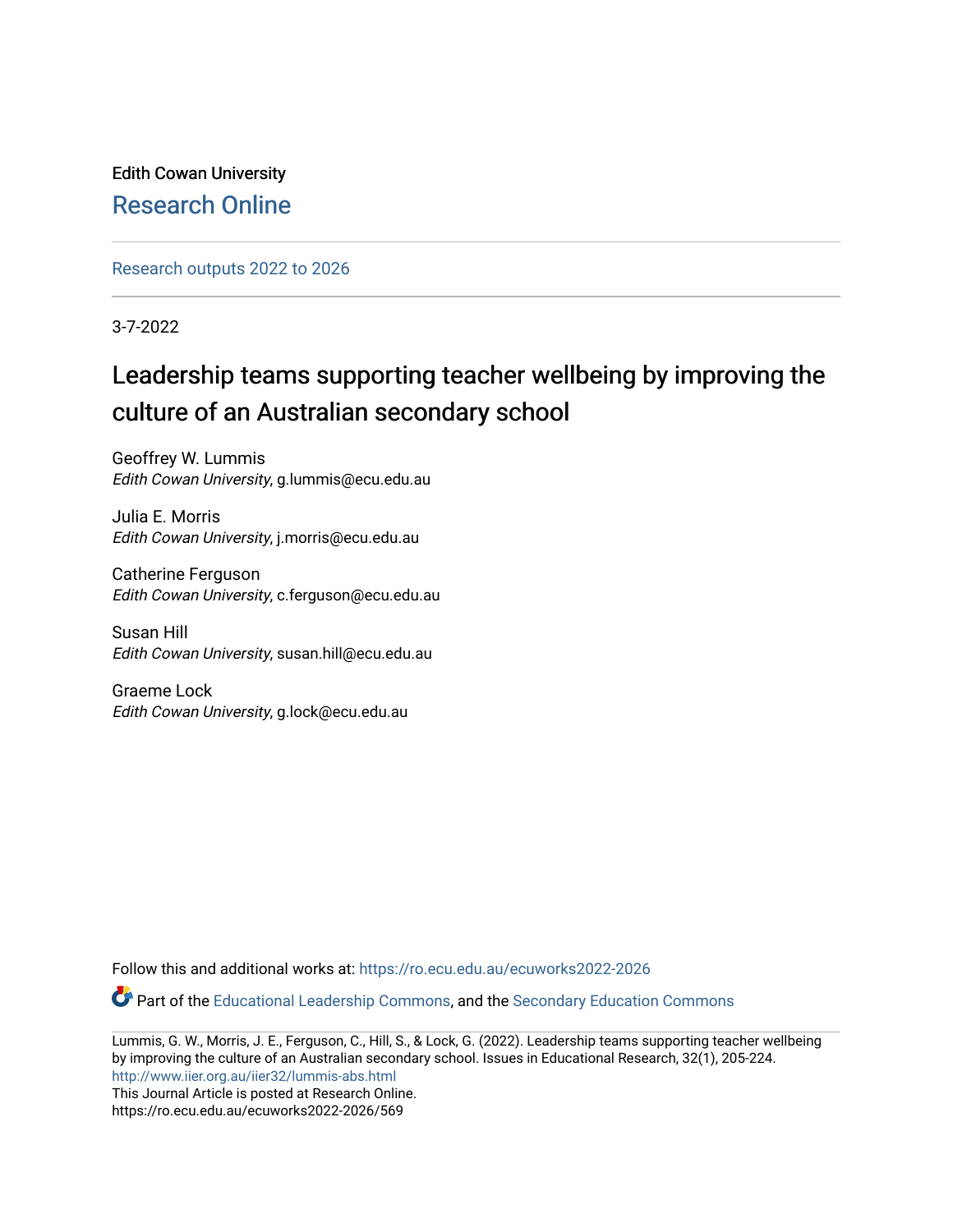# **Leadership teams supporting teacher wellbeing by improving the culture of an Australian secondary school**

# **Geoffrey W. Lummis, Julia E. Morris, Catherine Ferguson, Susan Hill and Graeme Lock**

*Edith Cowan University, Australia*

This research explored teachers' experiences of school and their work-related wellbeing, from the perspective that work-related wellbeing is an organisational responsibility. A single case study was enacted in an urban Western Australian secondary school to explore the relationship between school organisational health and teacher wellbeing. A mixed method pre-test phase determined professional growth, professional interaction and role clarity were areas of organisational health that yielded divergent responses from staff. Subsequently, the school's leadership team implemented interventions to improve these domains, and post-intervention data collection was conducted 18 months later to determine any changes. Qualitative data showed improvements in the professional growth and professional interaction domains, with staff reporting that professional learning summary sessions and mentoring conversations between teachers and the principal were beneficial strategies to improve teachers' school experiences. Role clarity was not so easily addressed, as the school suffered a series of crisis events during the research process that resulted in an emphasis on improving student services roles within the school. Consequently, role clarity was not achieved across the whole school staff. The qualitative data describe the complexity of addressing teacher wellbeing through organisational health, and specific strategies that leadership teams can implement to develop a supportive, collaborative staff culture at school.

## **Introduction**

Principals and their leadership teams work within a global economic framework that increasingly directs the educational agenda (Beatty & Campbell-Evans, 2020; Gurd, 2013; Lingard & Lewis, 2016). In Australia, schools are expected to provide an inclusive educational experience that embraces the uniqueness of each school community, while also adhering to mandated policies and professional standards as outlined by the Australian Institute for Teaching and School Leadership (AITSL, 2015; Watterston & Caldwell, 2011). At a time where there is debate about the state of the teaching profession (Australian Government, 2019) and in light of a difficult few years with COVID-19 changing educational practice, teacher and student wellbeing is at the forefront of many leaders' (Beatty & Campbell-Evans, 2020; Waters et al., 2021) and policymakers' agendas (Dabrowski, 2020; Department of Education, Skills and Employment, 2020).

This research takes the stance that teacher wellbeing is not only personal, but an organisational responsibility (Falecki & Mann, 2021; Waters et al., 2021). Wellbeing is a "community and worldwide concern" (Falecki & Mann, 2021, p. 176) that needs to be managed by organisations before it leads to burnout, stress and teacher attrition especially in urban contexts (Brouskeli et al., 2018; Cowley, 2019). The case study reported here was part of a series of investigations conducted in three urban secondary schools,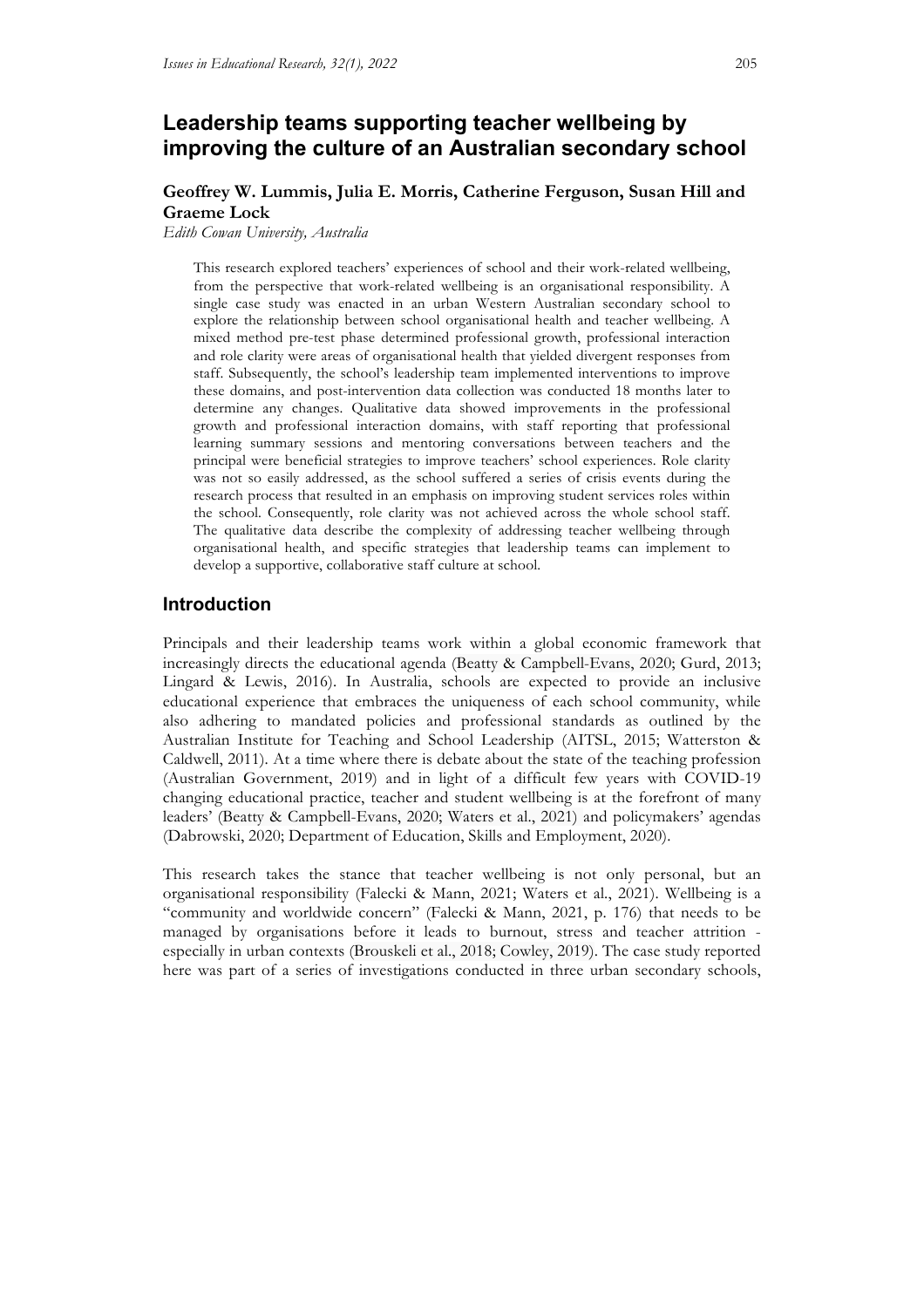focused on school organisational climate and culture. This focus was chosen as staff culture influences how students perceive school culture, with positive staff cultures fostering more positive learning cultures school-wide (Weiner & Higgins, 2017). Given that organisational health is tied to the unique context of a school (Hart et al., 2000), the case studies proceeded differently, yielded different results and hence are reported separately (see Morris et al., 2020). This paper draws on qualitative data from teachers and school leaders at the case study site to explore how leadership-driven interventions aimed at improving teachers' professional growth, professional interactions and role clarity were perceived by staff. These data are presented in response to the overarching research question:

How do school-led interventions to improve organisational health affect teachers' work-related wellbeing? And in this case specifically, how do interventions on professional growth, professional interactions and role clarity affect the school culture, and in turn, alter teachers' experiences of school?

While not an initial aim of the study, the qualitative findings presented also show how school interventions respond to community crisis. During the research the school experienced a series of crisis events which caused significant emotional disruption and trauma to both staff and students. These incidents stemmed from mental health issues, commonly expressed in the literature about secondary school climate (Lester & Cross, 2015). As a mark of respect to those people still enduring the healing process and to protect the anonymity of the case study site, details of the incidents will not be disclosed. Consequently, the case study findings show the impacts (both positive and negative) of school staff managing complex circumstances and navigating the difficult course of wellbeing when there is also a need for compliance to the system.

# **Teacher wellbeing**

Teachers' work-related wellbeing is about how positive teachers feel about the functioning of their workplace and their role within it (Collie et al., 2016; Cowley, 2019; Turner & Theilking, 2019). Consequently, teacher wellbeing is comprised of internal, relational and external factors (Acton & Glasgow, 2015, Cowley, 2019). Whilst intrinsic factors such as autonomy and job satisfaction (Acton & Glasgow, 2015; Granziera et al., 2020) are critical to teacher wellbeing, this paper specifically focuses on relational factors such as professional working relationships, and extrinsic factors such as school culture (Acton & Glasgow, 2015; Brouskeli et al., 2018; Burns & Machin, 2013).

Teachers tend to have greater wellbeing, resilience (Brouskeli et al., 2018) and positive emotional states when they feel they have positive professional relationships and a supportive network (Acton & Glasgow, 2015; Le Cornu, 2013; Shirley et al., 2020). These relationships include "implementing collaborative teams or mentoring relationships [that] enabled professional growth" (Acton & Glasgow, 2015, p. 105). Leadership staff who are collegial and establish a learning community (rather than a hierarchy of power) also help to foster a supportive network for teachers (Butt & Rettalick, 2002; Turner & Theilking, 2019). The relationship between leadership staff and teacher staff is particularly relevant,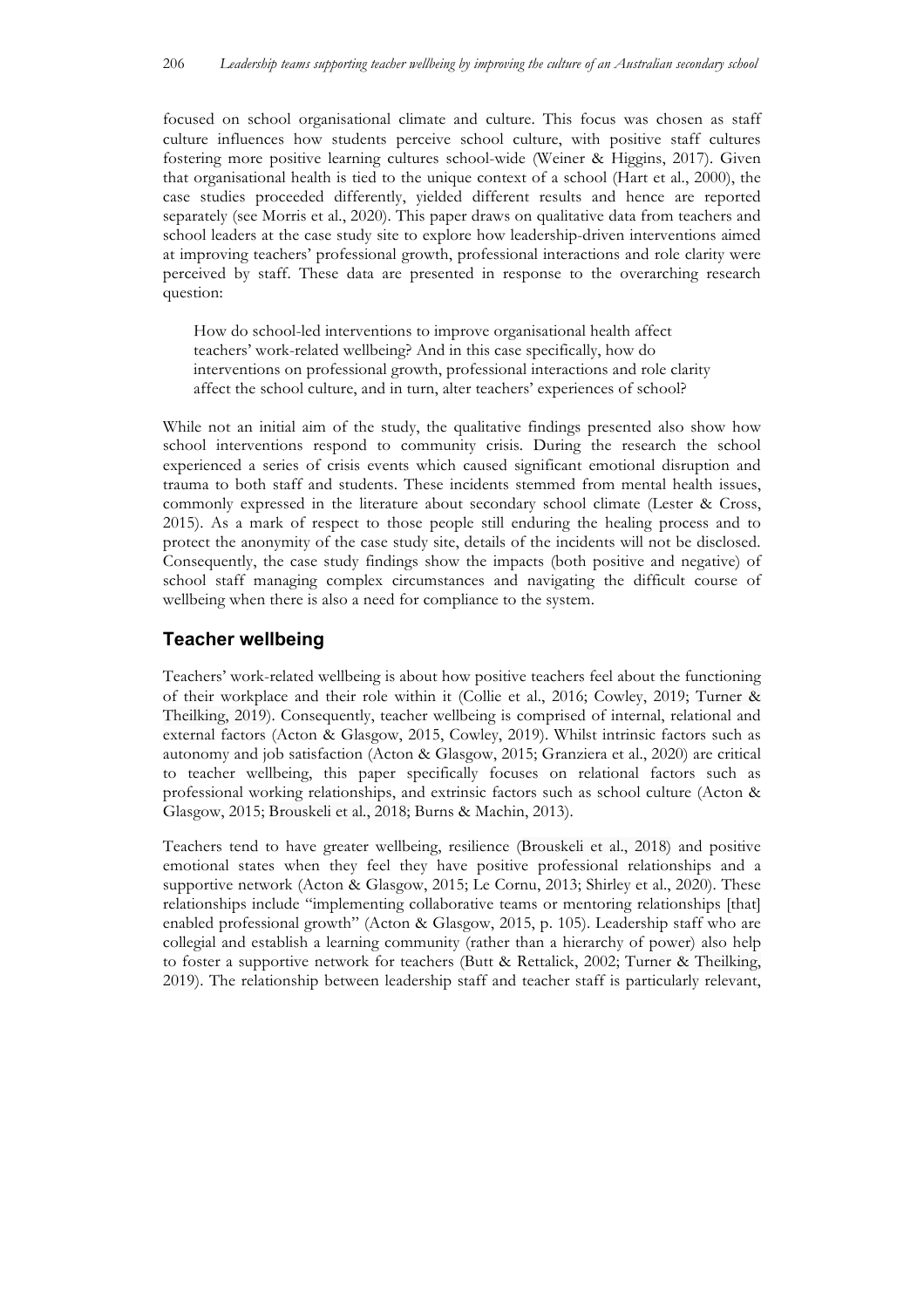as leadership staff and the overall climate and culture of a school have an impact on teachers' collective efficacy to manage the daily demands of teaching (Wilcox & Lawson, 2018).

Teachers' wellbeing, and in particular, early career teachers' wellbeing, can suffer when heavy workloads lead to burnout and mental health issues (Glazzard & Rose, 2020; Kelly et al., 2019; Scott, 2019). These issues affect teacher retention and teacher wellbeing both within and beyond school. For example, a Norwegian study  $(N = 2569)$  of elementary and middle school teachers found that excessive workload and challenging student behaviour are major tipping points which can increase family conflict and result in teacher attrition (Burns & Machin, 2013). However, when teachers work in collaboration they can "be productive in the midst of adversity" (Mintrop & Charles, 2017, p. 51). When dealing with challenging situations in schools, professional collaboration can help teachers to empathise with challenges and overcome grief or distress by looking to collectively build better practices (Burns & Machin, 2013; Mintrop & Charles, 2017). Importantly, a strong workplace culture is a critical factor in retaining educators in the profession (Brouskeli et al., 2018; Kelly et al., 2019; Thorpe et al., 2020) as well as supporting their work-related wellbeing.

# **School organisational health and implementing reforms**

Just as teachers with positive wellbeing are an indicator of a positive school climate (Turner & Theilking, 2019), teachers who are stressed or have mental health issues are associated with negative school organisational health (Thorpe et al., 2020). School organisational health encompasses school morale and the factors that affect morale, including professional growth, recognition of staff and supportive leadership practices (Hart et al., 2000).

One core component of organisational health is the relationship between teachers and leaders. When there is sustained collaboration and dialogue between teachers and leaders there is the ability to transform school practices for both staff and students (Sterrett & Irizarry, 2015). When implementing school reforms, it is necessary for school leaders to be sensitive to teachers' wellbeing (Nguyen & Hunter, 2018). Morale and school climate suffer when teachers are asked to do too much on top of their teaching loads, such as taking up consultancy roles for school improvement (Nguyen & Hunter, 2018). When the approach to school reform is more consultative and decision making is participative, there is greater capacity for sustainable change and a more positive school culture (Berkovich & Eyal, 2016; Devos, 2010; Shirley et al., 2020; Wilcox & Lawson, 2018). This extends to principals and school leaders quickly and effectively managing staff concerns about school reform (Derrington & Campbell, 2015), as well as recognising when change might have a negative effect on wellbeing for part of the school's population (e.g., students, teachers, wider community) as everyone in the school system is interconnected (Shirley et al., 2020). The establishment of a supportive school culture can promote a school climate characterised by a general sense of contentment; that is, teachers report better relationships with students and a better learning culture when they feel positive towards their workplace (Beatty & Campbell-Evans, 2020; Weiner & Higgins, 2017).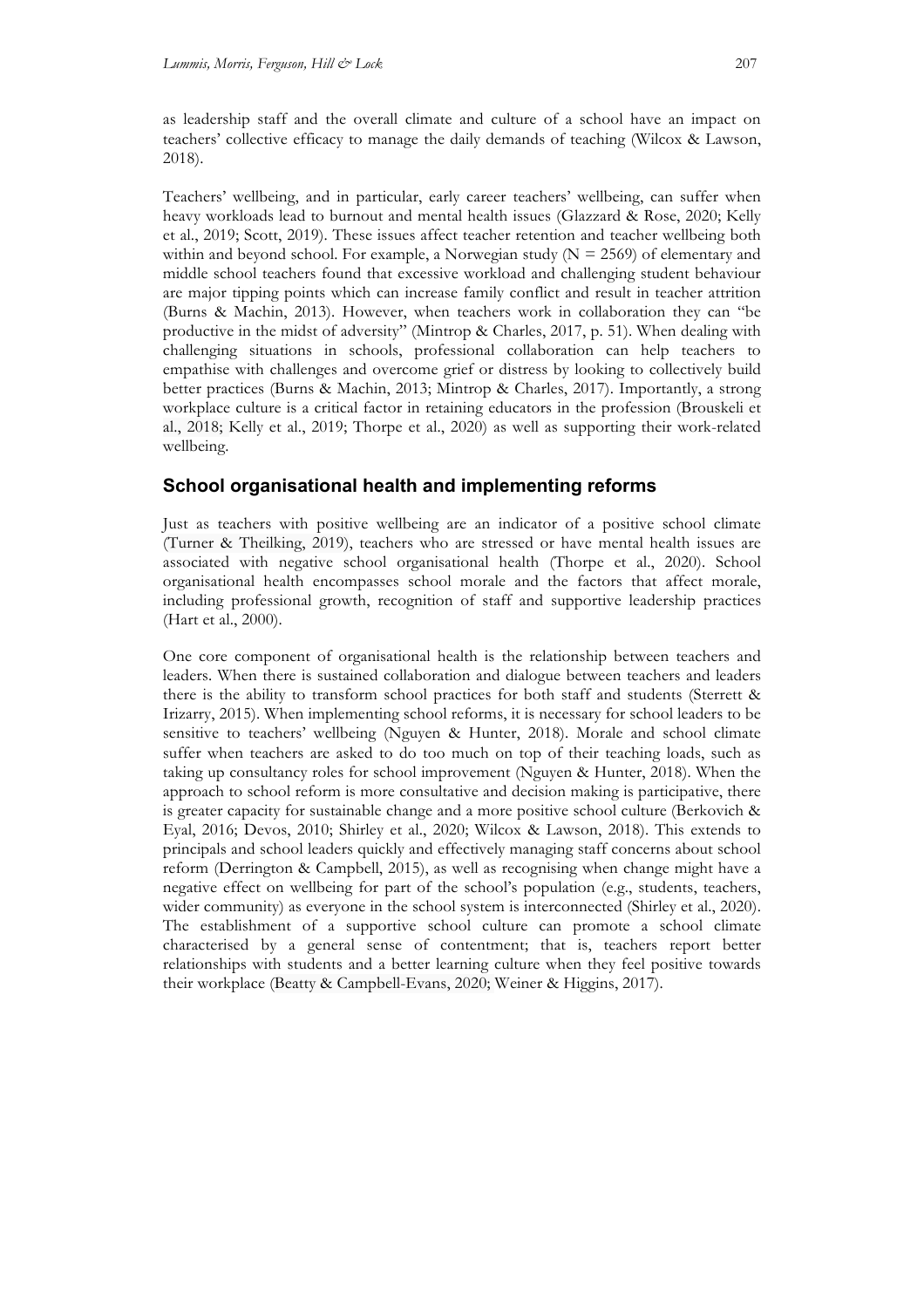# **Independent public schools and accountability**

Internationally, schools are expected to create and use data in order to evaluate and refine their operational practices (Datnow & Hubbard, 2016). Yet, data can shape school culture through the way in which they are selected and used (Acton & Glasgow, 2015; Datnow & Hubbard, 2016). This is particularly important in independent public schools, schools that are funded by State Education Departments but are governed independently by a school board (Department of Education WA, 2020). In Australia, independent public schools have the autonomy to employ their own staff and are given a one line budget that they can manage to meet their school community's needs (Department of Education WA, 2020). Gathering data within the school's specific context is essential to ensure that any reforms meet the needs of their community, yet this approach can have negative impacts when their use does not align with teachers' values or the school's teaching and learning culture (Acton & Glasgow, 2015).

Data use in education is often related to school accountability (Schildkamp et al., 2017). Heightened accountability in terms of policies and processes "impose additional hours, work demands and personal burdens upon [teachers]" (McGrath-Champ et al., 2018, p. 1) as they learn to create and use data effectively in their practice (Mandinach & Jimerson, 2016). The result of these work demands is a particularly important issue for early career teachers, who often leave teaching due to discrepancies between the reality of teaching and their expectations of what the profession would be like, or ineffective mentoring and support mechanisms in place during their first years of teaching (Kelly et al., 2019; Scott, 2019). For those who stay in the profession, the incongruity between using data for compliance and using data for teaching and learning growth can have a detrimental effect on teacher wellbeing (Acton & Glasgow, 2015). Consequently, it is essential that teachers see the production of data as beneficial for their professional growth and part of a positive school culture.

## **Method**

This study engaged a participatory action research (PAR) approach to examine school organisational health, within the bounds of a single case study (Sanders, 2016). A single case study was necessary for this research as each school context is unique and we sought to acknowledge the staff perceptions of their individual school culture. Consequently, a constructivist, interpretivist epistemology (Creswell, 2014), was applied to the research, where the aim was to engage the participants in examining and shaping the social constructions of organisational health and wellbeing within the school. An explanatory case study approach (Yin, 2014) was used as the research sought to explore *how* codesigned interventions focused on school organisational health affected the school culture, and in turn, supported better teacher wellbeing. Both quantitative (surveys) and qualitative (focus groups) data were utilised.

Within the bounds of the case study, the PAR approach allowed for the school to have greater ownership over and more active engagement with the research (Reason & Bradbury, 2001). However, at this case study site the research was largely driven by the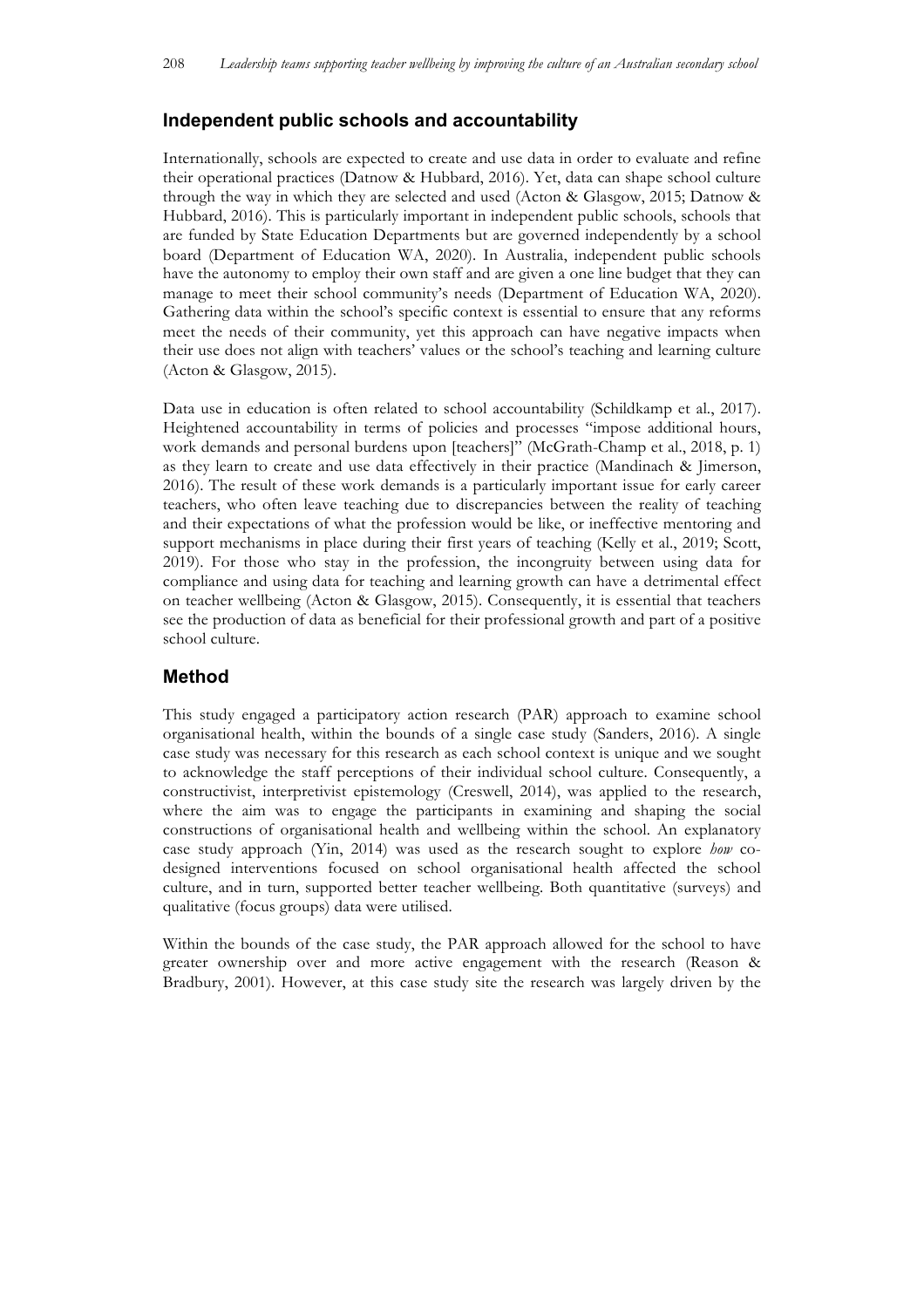school's leadership team to minimise burden on other staff. The leadership team's choice to implement the interventions privileges their voice in this research as they took responsibility for what changes occurred, how they occurred and when they occurred (Kemmis & McTaggart, 2005). Even though both teachers and leadership staff contributed to the pre- and post-intervention phases of data collection, the control of the intervention phase was not consistent with the democratic nature of PAR (Stapleton, 2021). Nevertheless, we have chosen to discuss this study as PAR as opposed to action research as the data utilised to make the changes and the resultant response to these changes came predominantly from the teaching staff. In spite of their limited formal involvement in the intervention phase, it is our intention to be inclusive of multiple voices in this research and to address issues of power that come from privileging specific voices in research (Stapleton, 2021).

## **School context**

The case study school is an urban secondary school in Western Australia, catering for over 700 students from years 7-12 (12 to 18-year-old students). It has been operating for several decades but had recently become an independent public school. The school is located in a lower socioeconomic area and has a higher proportion of students with socioeducational disadvantage (ACARA, n.d.) compared to the average Australian school. The school had experienced a recent change of principalship prior to the research occurring, but staff noted in the pre-test that they had a "good mixture of both old and new staff" at the school. There were approximately 100 staff employed at the school, with 13 staff in the leadership team, teachers in the range of 50-60 staff, and the remainder as school support staff.

## **Sample**

Approximately 50% of the whole school staff participated in the pre- and postintervention phases of data collection (details of the quantitative and qualitative data collection are provided below.) When the school agreed to participate in the research, the leadership team of 13 staff members actively supported the project's pre- and postintervention focus groups. They also all helped in the co-design and implementation of the intervention phase of the action research. Importantly, the Principal chose not to participate in the pre- and post-intervention activities so the Principal's authority would not affect the data collection. The Principal did, however, participate in the intervention phase.

For the quantitative component of the research, 43 and 41 participants (leaders and teachers), respectively, contributed to the pre- and post-intervention phases. For the qualitative component, 22 teachers (in addition to the leadership team) participated in the pre- and post-intervention phases. These were not the same 22 teachers on both occasions, as four teachers in the post-intervention activity were new to the school and could not have completed the pre-intervention phase.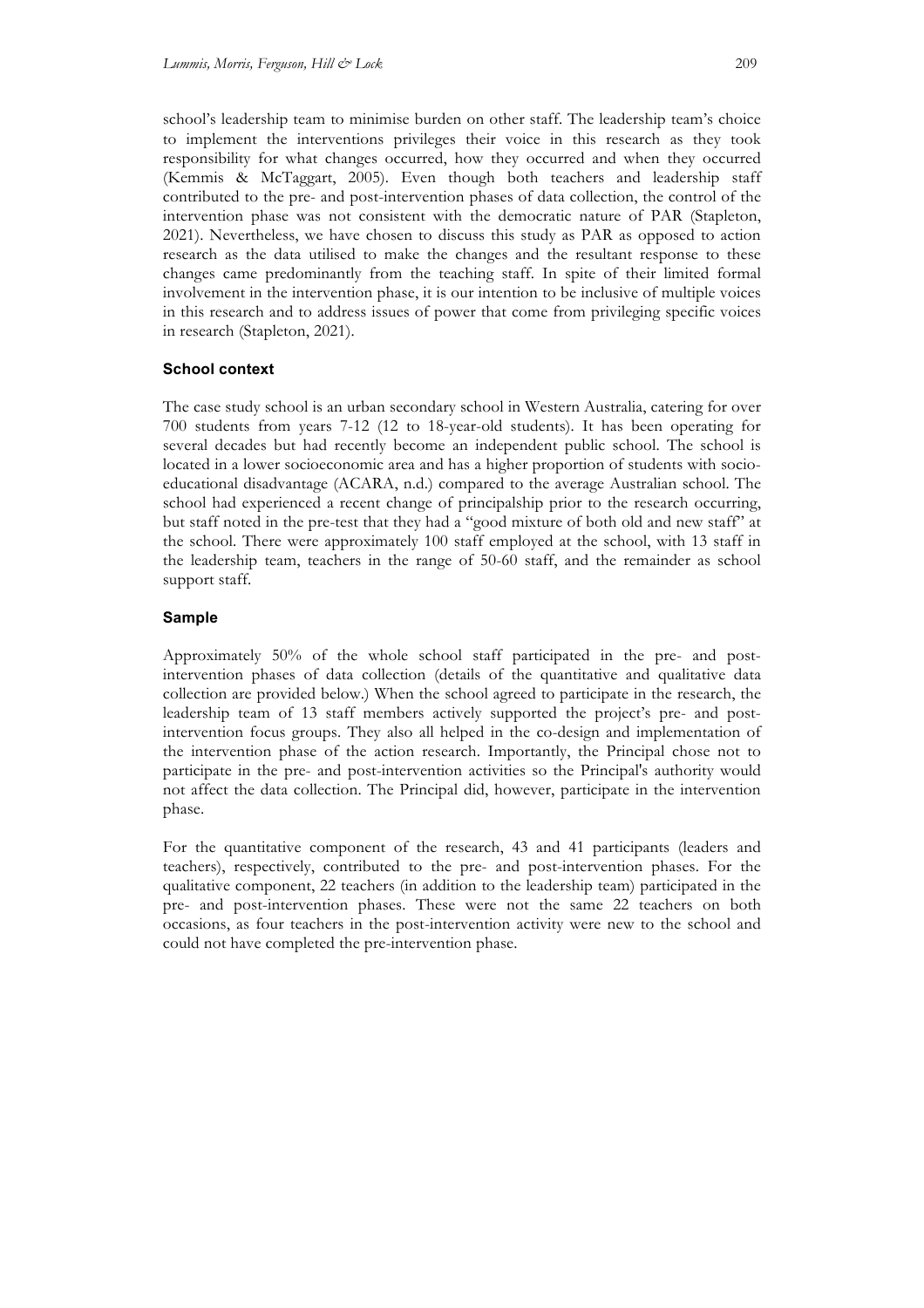Across all participants (inclusive of both teaching and leadership staff), there was a balance of genders represented at all data collection occasions. Approximately 40% of the participants were aged 46 years or more.

#### **Methods, instrumentation and analysis**

The study occurred in three phases from 2016 to 2018. In the first (pre-intervention) phase, the *School Organisational Health Questionnaire* (SOHQ) (Hart et al., 2000) was administered to all staff. This survey measures staff morale and 11 associated factors that affect morale, including appraisal and recognition, excessive work demands, professional growth, professional interaction, supportive leadership and role clarity (Hart et al., 2000). In accordance with the University's Human Research Ethics Committee approval and permission from the Education Department, the survey was made available online to all staff and participation was voluntary and anonymous. Staff could also nominate to participate in a follow up face-to-face focus group. Focus groups were conducted with both teaching and leadership staff. These focus groups were conducted independently to mitigate power imbalances, and the teacher focus group was conducted off-site to maintain participant confidentiality. The first phase lasted from February to April 2016.

From the pre-intervention phase, the research team calculated descriptive statistics for the SOHQ and deductively coded the verbatim transcripts from both focus groups against the 12 factors of the SOHQ, as listed in the previous paragraph. A report was provided to the school in mid-2016, with the researchers suggesting intervention in one or more of the following SOHQ areas:

- 1. Professional growth: staff had polarised views on this factor, with professional learning being a key area of concern;
- 2. Professional interaction: overall this factor was more positive, but the staff noted that interactions were largely discipline/department based and there was little communication between departments or across the whole-school staff; and,
- 3. Role clarity: staff had responded particularly negatively to the items 'my work objectives are always well-defined' and 'I am always clear about what others at school expect of me', which the research team felt warranted further investigation.

The leadership team was presented with the independent analysis and given time to reflect on what area/s they would like to focus on for the study. The leadership team decided to enact interventions for all three of the identified factors, and decided that they would be the team to lead the intervention phase across the school. To begin the intervention phase, the leadership team completed a one-day workshop to unpack the pre-intervention data and plan what would occur during the next phase in December 2016, with the aim to begin interventions in the school during the 2017 academic year. The workshop was facilitated by a well-respected retired school principal who had previously worked in educational contexts with similar challenges to the case study school. The researchers attended the workshop and took detailed field notes of the discussions. The leadership staff returned to the school to implement interventions over the course of a year, with their actions detailed in Table 1.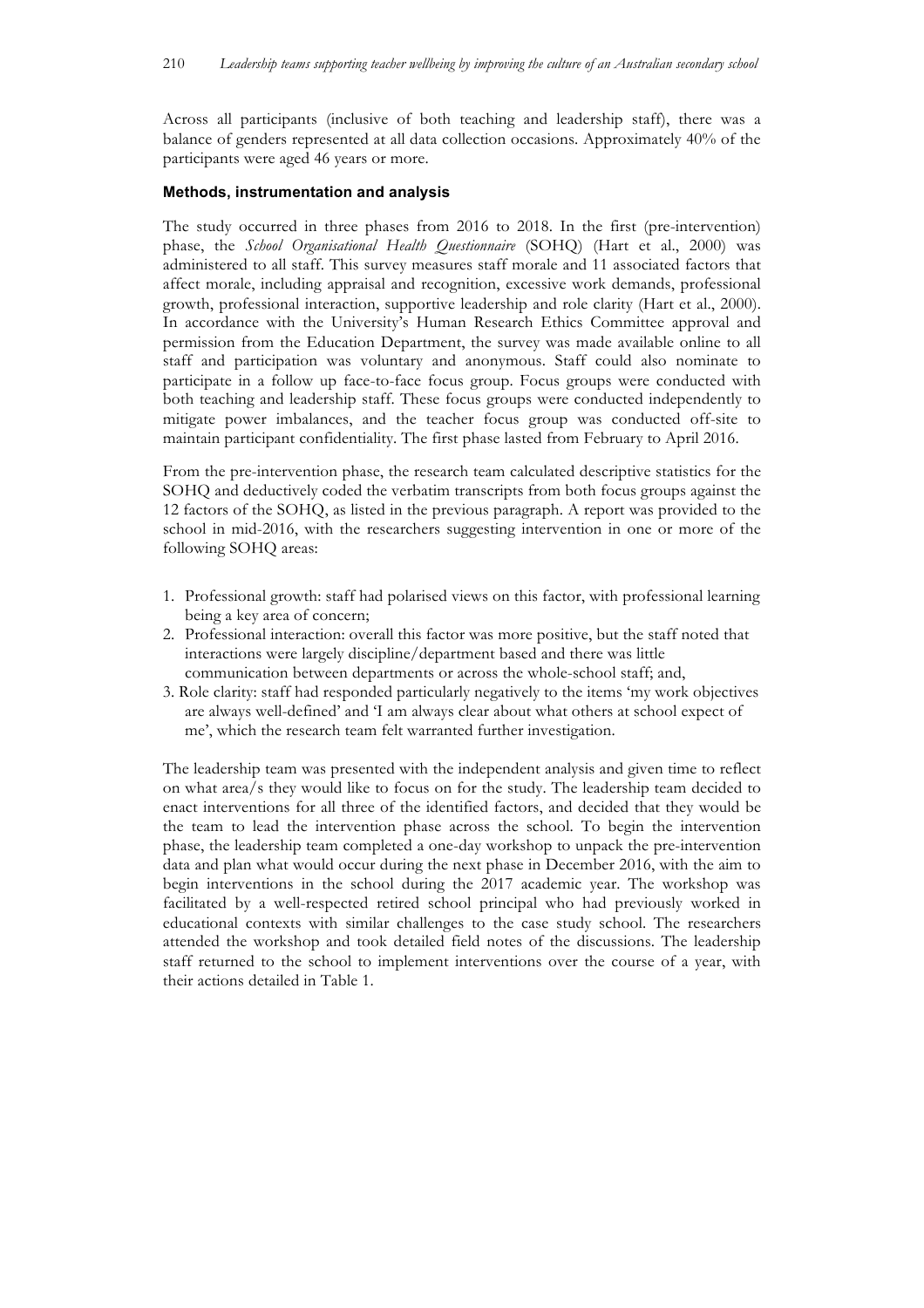| SOHQ focus area     | Leadership intervention                                                                                                                                     |  |  |
|---------------------|-------------------------------------------------------------------------------------------------------------------------------------------------------------|--|--|
| Professional growth | 1. Improve performance management processes and implement<br>classroom observation on a whole-school timeline to ensure<br>equity across learning areas.    |  |  |
|                     | 2. Improve opportunities for staff to share professional learning<br>outcomes.                                                                              |  |  |
| Professional        | 1. Implement professional conversations periodically                                                                                                        |  |  |
| interaction         | 2. Scaffold teachers' interactions across common areas of<br>interest (i.e., STEM).                                                                         |  |  |
|                     | 3. Increase executive staff (Principal and Associates) presence in<br>learning area meetings to increase direct communication of<br>policies and processes. |  |  |
| Role clarity        | 1. Review staff workload.                                                                                                                                   |  |  |
|                     | 2. Re-assign tasks so there is greater equity among staff.                                                                                                  |  |  |

Table 1: Alignment of leadership team's interventions to the three research foci

In the final (post-intervention) phase, staff repeated the SOHQ. However, the approach to the follow up focus groups was adjusted for this phase. The Principal disclosed to the research team that a series of traumatic incidents had occurred at the school during the intervention phase. Consequently, the interventions had to be revised and carefully managed while the leadership team prioritised staff wellbeing outside of the context of this research. As a result, the post-intervention phase was delayed (to approximately 18 months after the pre-intervention phase) and the teacher focus group was not conducted. Instead, teachers could opt to write their qualitative responses within the survey. This decision provided participants with total anonymity, and meant they could choose how much they felt comfortable disclosing their views about the school culture and morale without any pressure from their colleagues. It also removed the imposition on their time to attend additional focus groups. The focus group with the school leadership team still occurred face-to-face, a decision made by the leadership team. Again, the Principal agreed not to be included in the final leadership team focus group to avoid their position of power influencing responses.

The leadership focus group and the questions in the survey for teachers focused on the same broad themes:

- 1. What interventions have been enacted/experienced since the workshop?
- 2. How have they been received/experienced?
- 3. What areas for improvement have been identified?

Like the pre-intervention phase, verbatim transcripts or survey text were thematically analysed; however, in this phase, they were analysed against the three school foci chosen for intervention. This final phase was conducted in late 2017, with the results being presented to the school in early 2018.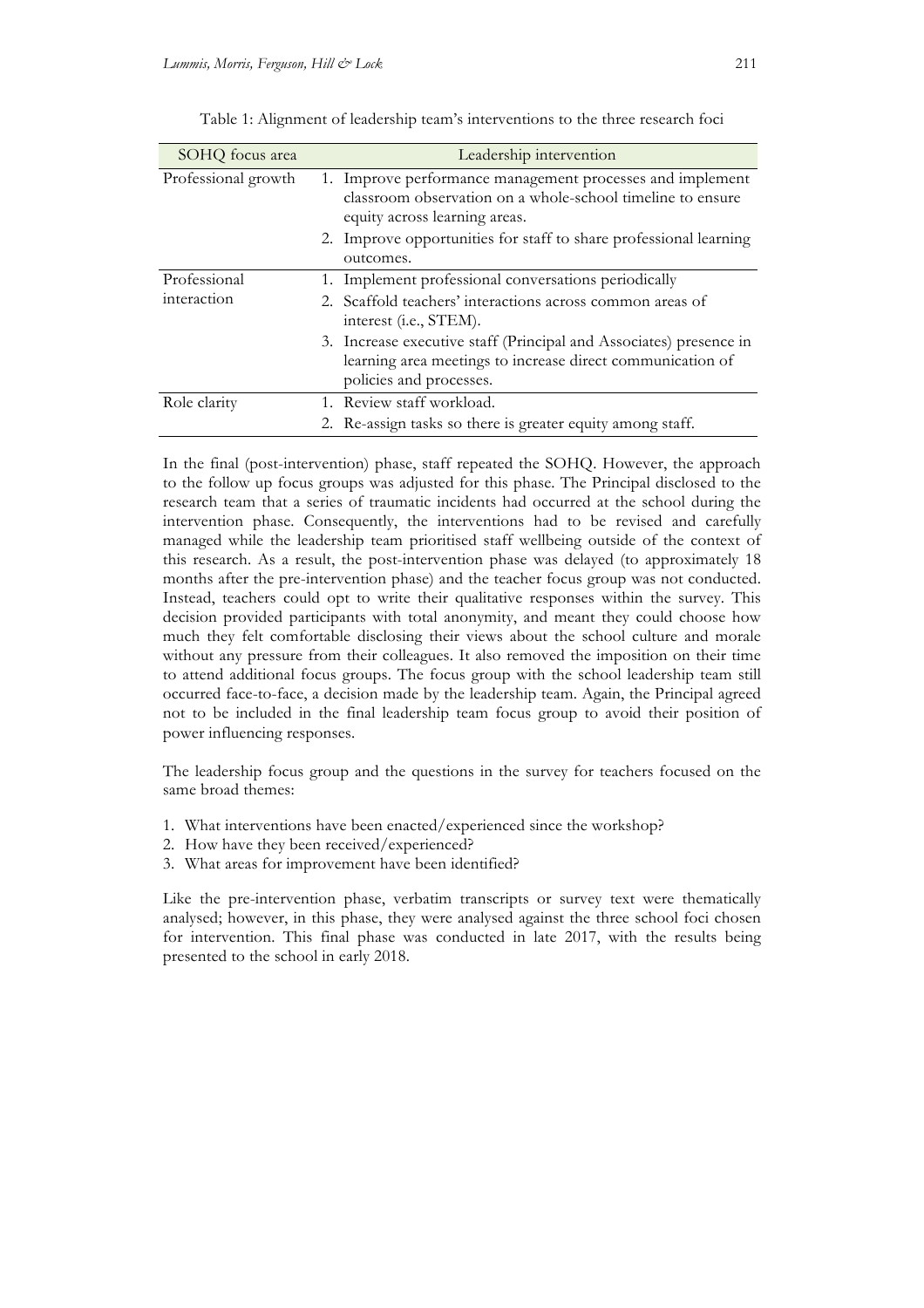# **Findings**

While both quantitative and qualitative data were collected within this case, this analysis focuses on the findings from the qualitative data analysis. We have elected to concentrate on the qualitative findings as the participants' stories are the most appropriate data to unpack the lived experience of teachers and leaders within the context of teacher wellbeing and development of a positive school culture.

## **Professional growth**

Initially, the staff who participated in the focus groups held polarised views on the opportunities for professional growth at their school. Teachers' discussions centred on the challenges to undertake professional learning, especially in light of the industry requirement to complete *"100 hours over a 5 year period, 80 hours over a 4 year period, and 60 hours over a 3 year period,"* as outlined by AITSL and state teacher registration bodies (AITSL, 2017). Finding 20 hours per year to complete professional learning was hampered by finance; namely, the ability for the school to pay for casual relief teacher cover and the expense of professional learning courses: "*Because of budget cuts you're not really as supported or encouraged to go to lots of [professional learning] … [unless they] develop you and the School's priority areas."* Teachers felt there was also a correlation between the cost and quality of professional learning: *"private organisations [offered] really good ones, although they are pretty expensive, and the not so expensive ones are not so good."* As a result of funding issues and the need to align professional learning directly to school priorities, teachers would often "*rely pretty much on the professional learning days here at the school."* While teachers felt that subject specialisation development was lacking, they acknowledged that the school provided good opportunities for teacher advancement, saying *"[there] are a multitude of committees to sit on. It's open to all and there are plenty of things to do outside your normal teaching area to advance your professional standing."*

As a result of these data, the leadership team focused on improving subject specialisation professional learning. They implemented new performance management processes, including classroom observation sessions. They also implemented opportunities for staff to share professional learning outcomes, with staff members required to present information from external professional learning sessions they attended when they returned to school. This strategy took into consideration the need for better dissemination of professional learning across the whole school staff while minimising cost.

At the conclusion of the study, participants explained the benefits of having their peers summarise professional learning: "[Sharing] involves keeping up with cutting edge developments ... *people come back and share it … to have that person take us through online resources and so forth … staff found that very valuable."* They discussed how having teachers summarise professional learning helped to contextualise their professional learning, as staff could take the key messages and explain how these related to their specific school community's needs.

The clearer communication of performance management strategies, including classroom observation, also had a positive impact on staff. Teachers said: *"I have taken part in more*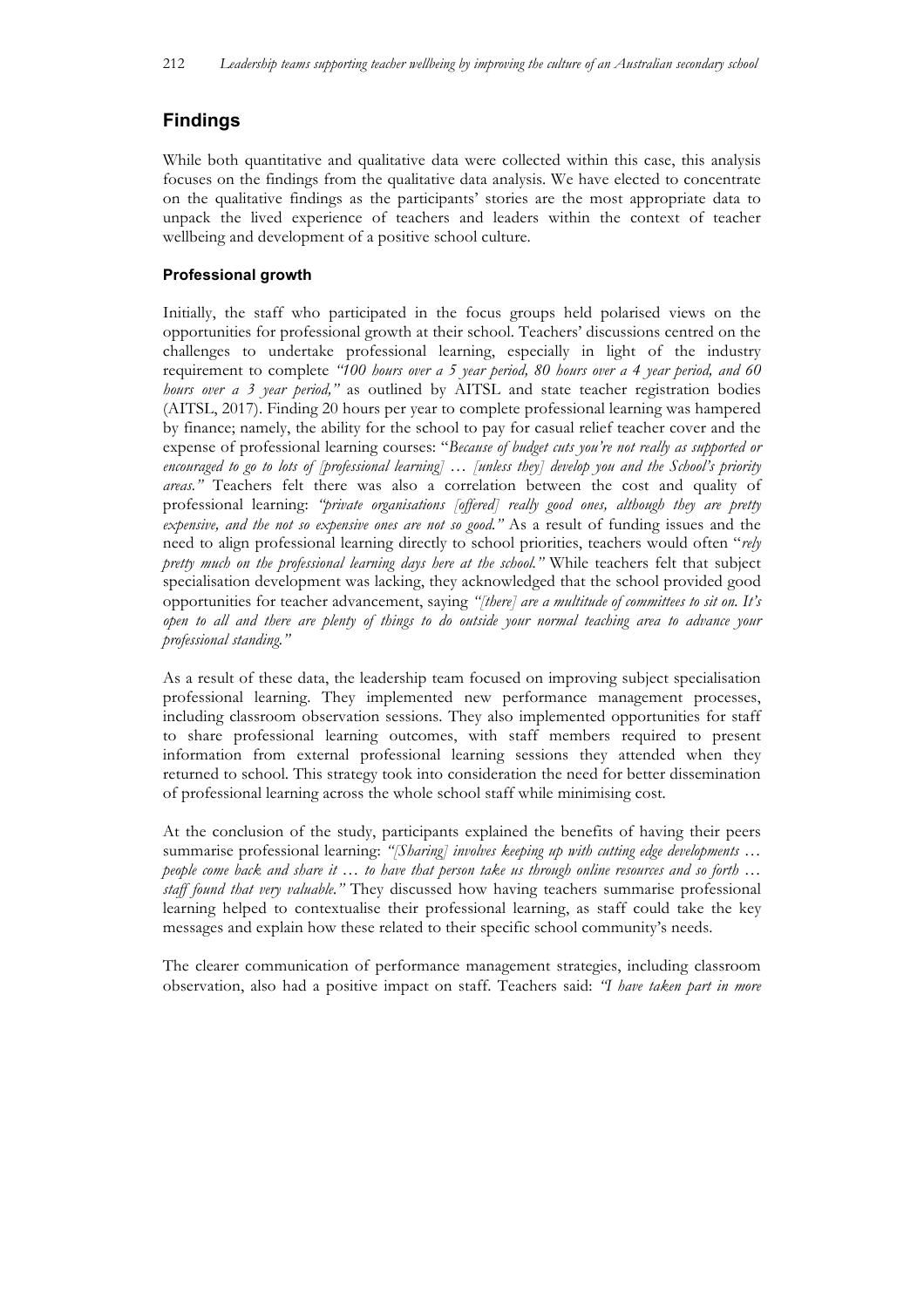*formal classroom observations this year, and the process of self-reflection is stronger …"* The leadership staff reflected on their new approach to performance management, saying they had *"deviated away from a one size fits all approach"* and although "*a lot of it still involves the growth coaching model, all of it is underpinned by AITSL … the one thing which is not negotiable."* Teachers acknowledged a positive change in this area, which also overlapped with role clarity: *"Performance management has set clear guidelines, providing clarity of my job description and role as a teacher."*

For this school, performance management was extended to include the induction of new staff in the school, with leadership staff stating: "*The mentoring of new staff is going very well in terms of making sure that they are up with what's going on in the school, and they've got sufficient support structures."*The support for new staff included classroom observation of other teachers: *"… to look for specific things such as common themes in presenting work, in an effort to standardise … the STEM approach [at the school]."*

In addition to supporting new teachers, the leadership team also focused on student services staff, particularly due to the crisis events that had occurred in the school. This approach was shared across staff who triage students in need: "*We have put a lot of time and money into the [professional learning] of the student services team … year coordinators have been offered at least one [professional learning] activity and they're sharing [it]."*

## **Professional interaction**

Initial data from staff suggested that professional interactions were generally positive. However, the leadership team chose to explore this factor further because staff were commenting about the siloed nature of subject departments. As one teacher summarised in the pre-intervention data:

As a learning area we spend so much time together … we sort of live in our learning areas. We take lunch together, we organise our spare time … we are constantly feeding off each other and engaging professionally … We would like to spend more time engaging cross-curricular, having professional conversations. But that's not always possible.

The teaching staff explained how whole school events meant social interactions were positive among staff, such as "*staff versus staff competitions, like games at lunchtime*", but these opportunities did not allow for professional interactions about learning and teaching to occur. They described cross-curricular interactions as being "*not sustainable*."

However, teachers did note that some staff were really good at working collaboratively due to the nature of their roles. They explained, "*the chaplain, student services and the student counsellor are readily available and are always willing to help where they can, and offer advice even when they are extremely busy."* Teachers explained how interacting with these staff, who operate outside of learning area departments, were valuable professional growth experiences. They enjoyed the opportunities "*to form and build relationships*" beyond their own department walls.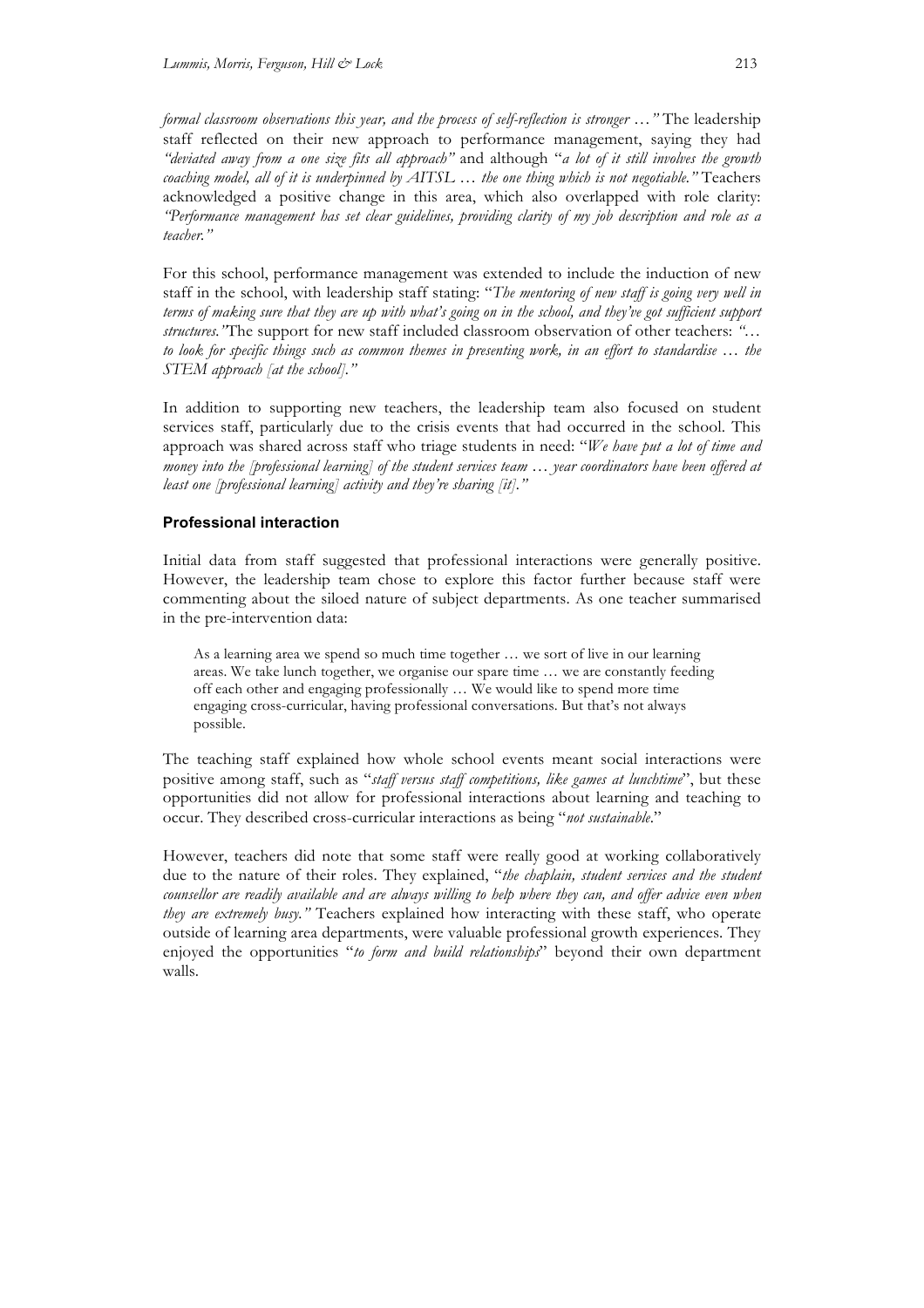Based on the initial staff feedback, the leadership team chose to scaffold opportunities for greater professional interactions about learning and teaching in the school. They decided to implement periodic professional conversations with staff, and scaffold teachers' interactions in the STEM area through making sure that time was blocked out on the timetable to allow these staff to collaborate. The leadership team also made a schedule for attendance at learning area meetings so that Heads of Department did not have to relay messages from the executive team. This approach aimed to increase direct communication between teachers and executive staff.

The increased visibility of leadership staff was seen as a key improvement in the postintervention data. A Head of Department relayed feedback from one of her teachers through the following anecdote:

The Deputy Principal came to … combined learning areas do professional learning on behaviour management and a second year out teacher actually asked a question [about changing the way staff access letters of commendation] … she was really, really chuffed that as a second-year grad teacher she could bring something up … [and based on her question we] actually get a whole school change, which was... really good.

There was consensus that *"Executive [staff] being part of learning area meetings [provided] another opportunity to make sure that the link from top to bottom is a little bit more seamless."* Another example of this was periodic professional conversations:

[The Principal] has just spent quite a large proportion of his time interviewing Heads of Learning Area and teaching staff … making a point of actually talking one-on-one with teachers about how they're going … that's really quite time consuming, but nonetheless a valuable experience.

In addition to the increased presence of executive leadership staff, there was more crosscurricular collaboration happening in the school. Teachers felt that "*professional interaction between learning areas is helping to build positive relations with others"*, with more "*focus on professional conversations around effective teaching and learning practice."* The result of these comments was that teachers felt there was "*more cohesion-not only within learning areas, but across learning areas, and better communication to all stakeholders."* Cross-curricular learning was particularly evident in the STEM area, where staff focused on professional growth activities as outlined in the previous section, with "*every teacher in Maths, Science and the ICT [Information and Communications Technology] department [being involved]."* Yet, while teachers found these types of collaborations really valuable, they also explained that *"it is hard to find time to interact with other departments due to workload commitments."*

## **Role clarity**

In the pre-intervention data, staff responded particularly negatively to two items about role clarity: 'My work objectives are always well-defined' and 'I am always clear about what others at school expect of me.' These data prompted the leadership team to further investigate role clarity within the research. In the pre-intervention qualitative data there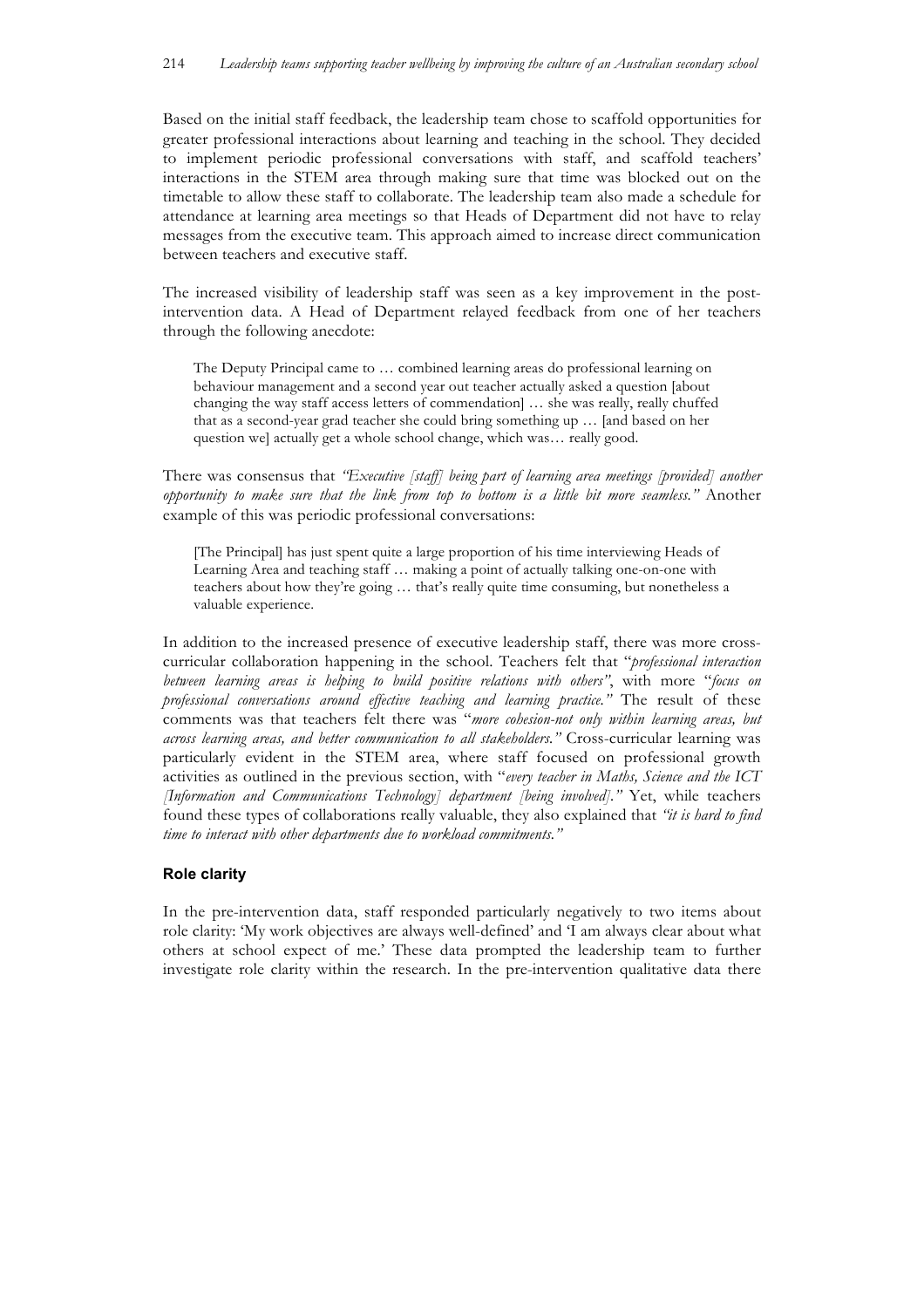were divergent perspectives. Staff explained how they were "*really putting their souls into their work*", but "*everything else that comes the department's way is the responsibility of the Head of Learning Area.*"

During the intervention phase, the leadership team set two goals to address role clarity: to review staff workload, and to re-distribute tasks to improve equity between staff members. While the Principal did have professional conversations (as outlined in the previous section) to review individual staff member's workloads, the most significant improvement was observed around student services. Given the traumatic incidents that had occurred in the school during the research, the need for additional student support was heightened. Teachers commented that it was helpful to know where and how support could be accessed for students:

Role clarity, a lot of it does come down to Student Services … we have actually changed the structure … changed the physical rooms that they use … took another classroom and changed that from being a classroom into Student Services so we could actually triage our students.

The review of staff workload resulted in new thinking around Student Services as a whole. Staff explained how *"job clarity work within the Indigenous [area] has progressed … having a new Deputy of Student Services [resulted in] a new strategic plan."* As part of the new strategic plan and a greater emphasis in this space, *"two school psychologists … divided a job and created another role"*, which provided more support to staff and students during challenging times.

While there were perceived improvements in regard to role clarity, there were also concerns by the end of the research period: *"Workload and equity of task distribution concerns [me], if a staffer is a high performer, they tend to be allocated more work than others…"* The improvements in this area were also not school wide, with teachers in some departments saying: *"I have not noticed role clarity, job descriptions, or review of workload."* Given the incidents faced by the school, the leadership team communicated that role clarity (except for student services) was an ongoing area for improvement.

#### **Mapping the interventions to AITSL's Principal Standard**

At the intervention workshop and post-intervention focus group, the leadership staff made consistent reference to AITSL. As the leadership staff were responsible for developing and implementing interventions based on the pre-intervention data, the research team wanted to further investigate the degree to which AITSL was shaping the leadership team's foci. Documented in the researchers' field notes are professional conversations between the school leaders, researchers, and the independent facilitator from the workshop. This documentation revealed the alignment of the interventions to AITSL's *Principal Standard*, and four of the five associated *Professional Practices* within this Standard.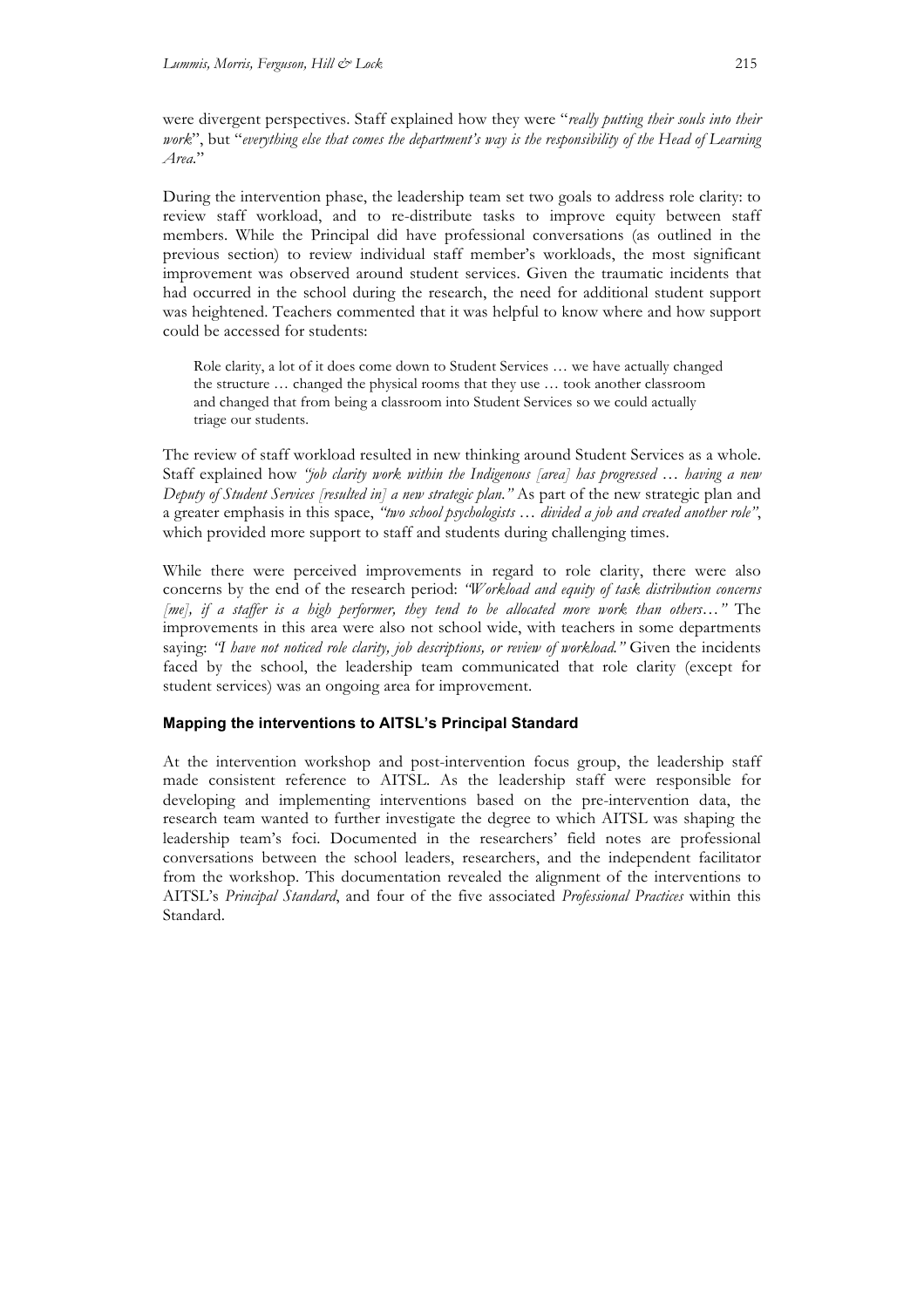|                                                  | Principal standard                                                                                                                                                                                                                                                   |    |                                                                                                                                                                  |  |
|--------------------------------------------------|----------------------------------------------------------------------------------------------------------------------------------------------------------------------------------------------------------------------------------------------------------------------|----|------------------------------------------------------------------------------------------------------------------------------------------------------------------|--|
| Professional<br>practice                         | Relevant sections from the Professional<br>practices descriptions (AITSL, 2015)                                                                                                                                                                                      |    | Alignment to research foci                                                                                                                                       |  |
| Leading<br>teaching and<br>learning              | Principals have a key responsibility for<br>developing a culture of effective teaching,<br>for leading, designing and managing the<br>quality of teaching and learning and for<br>students' achievement in all aspects of<br>their development. (p. 14)              | 2. | 1. Professional growth:<br>mentoring<br>Professional interaction:<br>collaboration of staff<br>across learning areas                                             |  |
|                                                  | They set high expectations for the whole<br>school through careful collaborative<br>planning, monitoring and reviewing the<br>effectiveness of learning. (p. 14)                                                                                                     | 2. | 1. Professional interaction:<br>collaboration of staff<br>across learning areas<br>Professional interaction:<br>Principal conversations<br>with individual staff |  |
| Developing<br>staff and<br>others                | Principals work with and through others<br>to build a professional learning<br>community that is focused on continuous<br>improvement of teaching and learning.<br>(p. 15)                                                                                           |    | 1. Professional growth: peer<br>summaries of professional<br>learning<br>2. Professional interaction:<br>Principal conversations<br>with individual staff        |  |
| Leading the<br>management<br>of the school       | Principals use a range of data<br>management methods and technologies<br>to ensure that the school's resources and<br>staff are efficiently organised and<br>managed to provide an effective and safe<br>learning environment as well as value for<br>money. (p. 17) | 2. | 1. Professional growth: peer<br>summaries of professional<br>learning<br>Role clarity: increase of<br>student services support                                   |  |
| Engaging and<br>working with<br>the<br>community | [Principals] create an ethos of respect<br>taking account of the spiritual, moral,<br>social and physical health and wellbeing<br>of students (p. 18)                                                                                                                | 2. | 1. Professional growth:<br>professional learning for<br>student services team<br>Role clarity: increase of<br>student services support                           |  |

Table 2: Mapping of research foci to AITSL's Principal Standard Professional Practices (AITSL, 2015)

There were clear synergies between the interventions implemented in this research and the Principal Standard. While the leadership team did not explicitly state their intention to engage in research as part of addressing the Standard, the need to align all school practices to the Standard was implied throughout the research.

What was explicit was the protection of teacher wellbeing throughout the research. Interactions with the leadership team during and after the intervention phase confirmed there were concerns about the research adding to the workload and stress of all school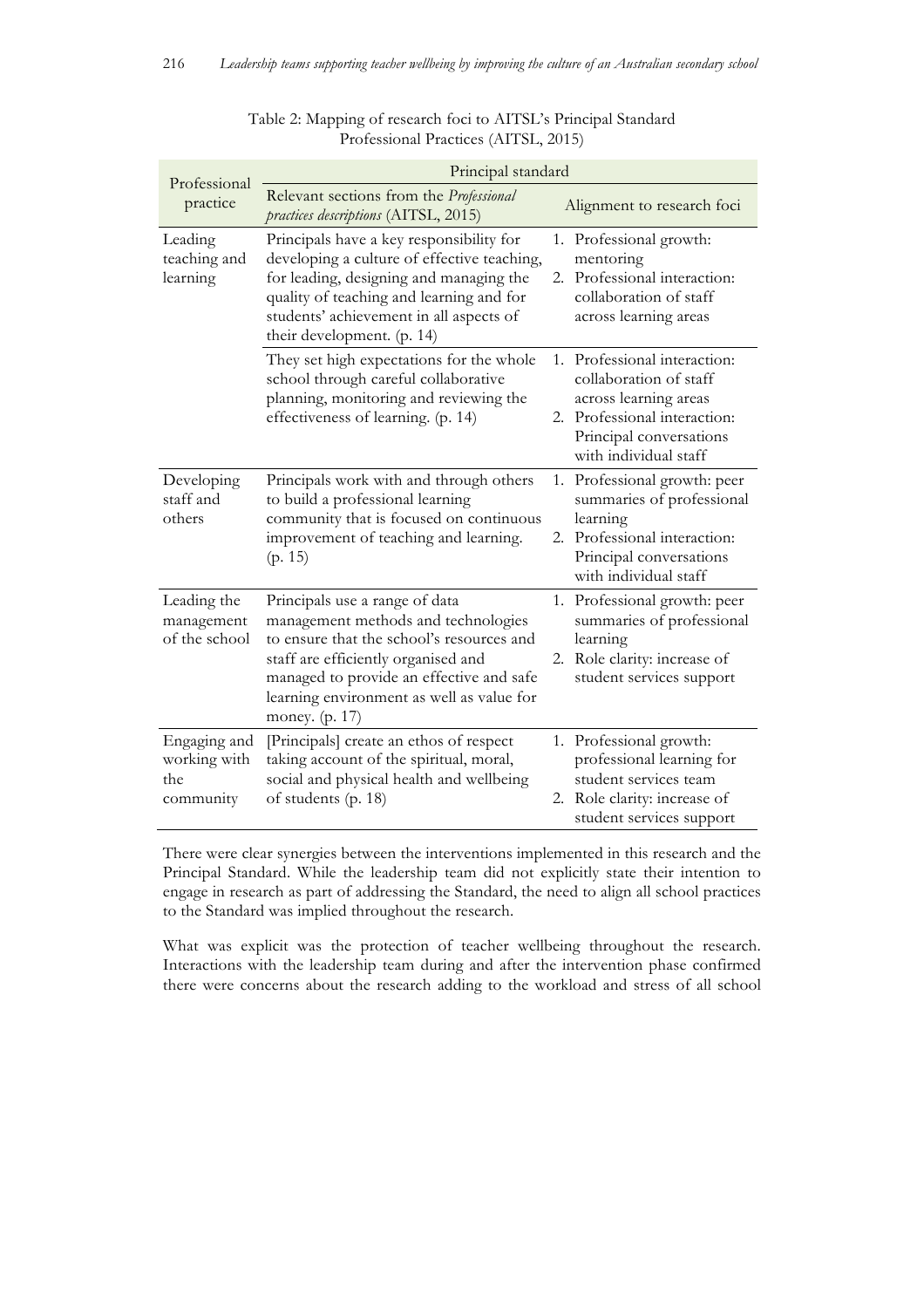staff (including the leadership team) unless it was aligned to other school needs, such as school compliance. These interactions between the researchers and leadership staff highlighted the delicate balance between schools meeting compliance and reporting requirements while actively supporting the work-related wellbeing of their staff.

## **Discussion**

This case study explored how leadership-driven interventions focused on school organisational health affected the school culture, and in turn, supported better teacher wellbeing. In this case, professional growth, professional interaction, and role clarity were selected as three domains of school organisational health that needed improvement. The qualitative findings show the school climate was significantly impacted by the crisis events that the school experienced, which added an additional challenge for staff in terms of their wellbeing and dramatically increased the need for student services support. The trauma experienced had repercussions for staff and student mental health and could understandably have been a factor that diminished school climate (Thorpe et al., 2020). However, the staff in this case study school gave multiple examples of how they came together and collaborated during this period to help overcome their grief and establish better practices in the school moving forward, consistent with the findings of previous research (Burns & Machin, 2013; Mintrop & Charles, 2017; Turner & Theilking, 2019).

Overall, both teachers and leadership staff noticed greater collegiality among staff, evidenced by increased cross-curricula work and collaboration with staff that broke down learning area silos. While three unique domains were proposed for intervention at the beginning of the study, the post-intervention qualitative data suggest there were many synergies in the interventions put in place by the leadership staff. For example, having staff share professional learning summaries both improved individual teachers' professional growth and provided an opportunity for staff to have professional interactions about teaching and learning that may not have occurred otherwise. Similarly, having the Principal meet with each staff member individually to discuss their role and how they align to the broader school structure demonstrates how leadership can enhance role clarity as well as facilitate positive professional interactions between leaders and teaching staff. Both of these strategies are examples of how staff can build supportive networks and positive relationships at work, which in turn facilitates greater wellbeing and enhances school culture (Acton & Glasgow, 2015; Brouskeli et al., 2018; Cowley, 2019; Le Cornu, 2013; Morris et al., 2020; Turner & Theilking, 2019). The staff also gave examples of how the leadership were aiming to break down power hierarchies by attending learning area meetings and informally mentoring new staff, which is another approach to building supportive networks (Butt & Rettalick, 2002), and consisent with our past research in this field (Morris et al., 2020).

Role clarity experienced the least change of all three research domains, but it was a domain that was clearly affected by the traumatic incidents experienced. Consequently, leadership staff channelled their energy into improving student services support so they could more quickly and effectively triage students with mental health or other issues. It is interesting that professional interactions with student services was noted as being positive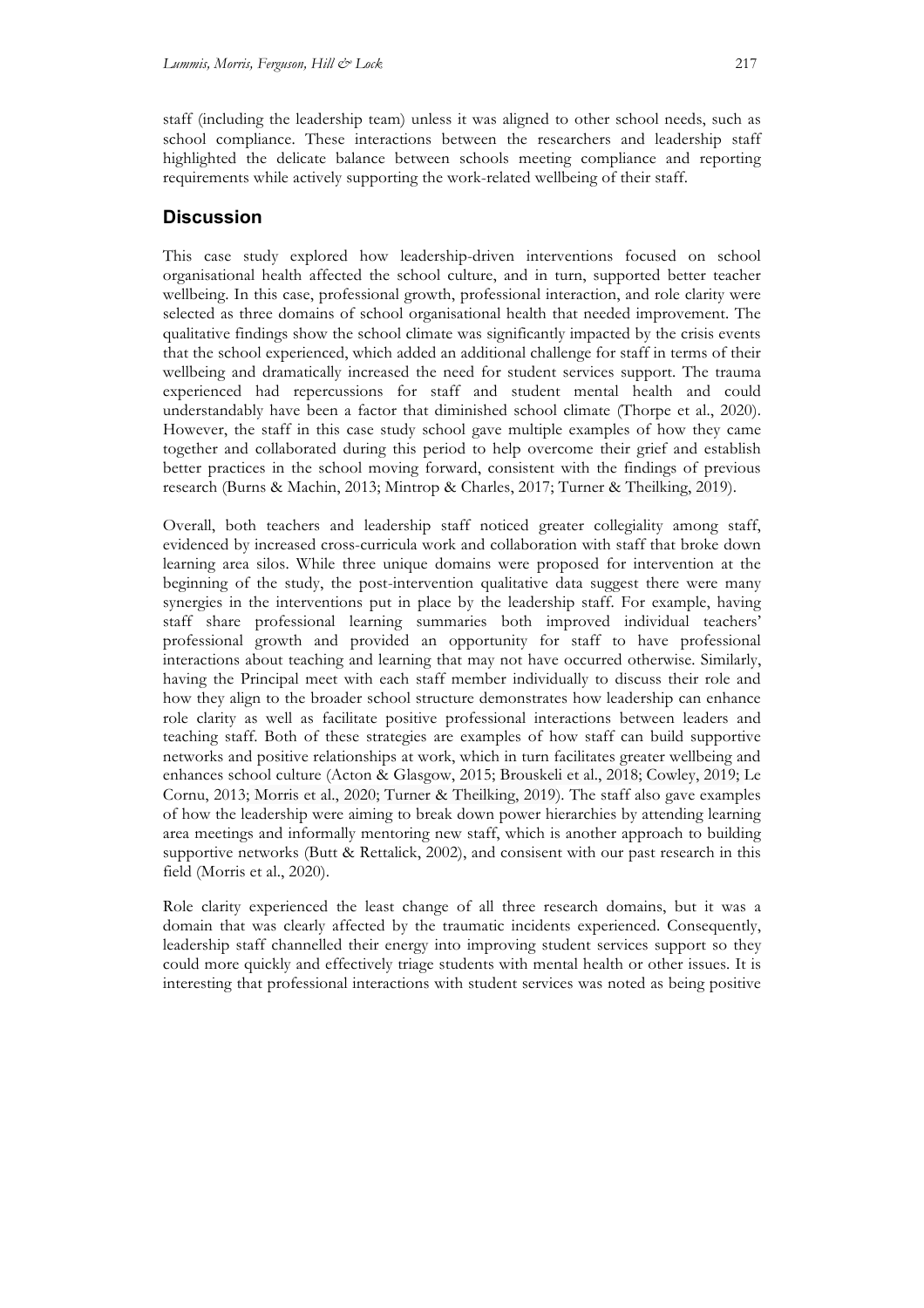in the pre-intervention data, but that the changes to processes for referring students to student services further enhanced teachers' interactions with their department. This experience is similar to Wilcox and Lawson (2018) who explained how collective efficacy of teachers is enhanced when they have supportive networks that allow them to work together efficiently, even in the face of adversity. Through establishing collegial networks, teachers also build a sense of camaraderie that can enhance their work-related wellbeing. From a leadership perspective, it was clear that this intervention was a direct response to the crisis events they had experienced. This type of response is consistent with the literature: "Leadership in times of crisis, however, is neither developmental nor futureorientated in its primary focus - it is about dealing with events, emotions and consequences in the immediate present in ways that minimise personal and organisational harm within the school community" (Smith & Riley, 2012, p. 69). This case study shows the need for leadership to change focus in times of crisis to ensure they are supporting their school staff and community.

While there were mixed perceptions of the impact of interventions on the school culture and teachers' experiences of school, the research exposed tensions between staff participation in school change and staff wellbeing. The literature suggests that school reform is most effective and sustainable when there is consultation and participative decision making that involves diverse school staff (Berkovich & Eyal, 2016; Devos, 2010; Morris et al., 2020; Wilcox & Lawson, 2018). However, Glazzard and Rose (2020) and Nguyen and Hunter (2018) both cautioned that school leaders need to be sensitive to teacher wellbeing when implementing reform, as school climate and teachers' mental health can suffer when reform results in additional workload for teachers. In this study, the leadership staff were cognisant of the impact of workload on teachers and chose to implement many of the interventions themselves to minimise the impact on staff. However, the result of this decision was increased burden on the leadership team, with some of the interventions being described as *"quite time consuming."* It was evident that the interventions resulted in an emphasis on procedural changes, although teaching staff did suggest that the outcomes of these changes were mostly positive. It is crucial that teachers see research data as being aligned to school improvement that supports their growth, as teacher wellbeing can be negatively affected when they feel data are being used solely for compliance or reasons that do not align with their personal values (Acton & Glasgow, 2015; Brouskeli et al., 2018). In this case study, the need to align school-based research with AITSL was implied in researcher and leadership staff interactions; however, most participants gave feedback that the interventions elicited positive changes to the staff culture and helped to develop them professionally and individually.

#### **Limitations**

It should be acknowledged that participation in the overall study was limited to approximately 50% of the whole school staff, and that some teachers who participated in the post-intervention data collection were not at the school when the research commenced. In addition, recruitment in this study was challenged by information technology issues whereby many teachers' email inboxes were full, resulting in invitations to participate bouncing back to the research team. In discussion with the leadership staff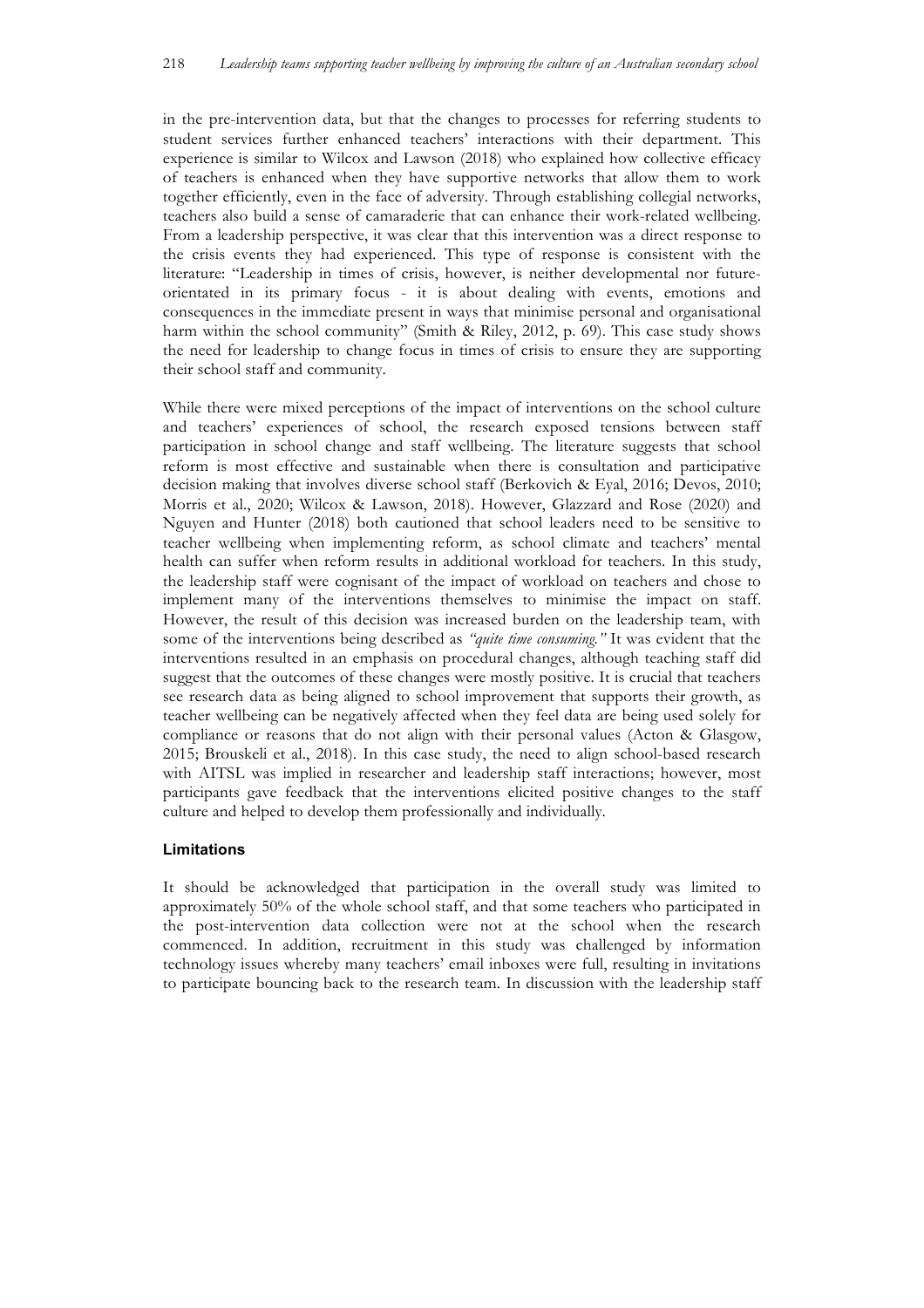at the school, this was a common occurrence due to the limit on email data by education departments and the high frequency of contact between staff and the school community within this case study school, particularly as they managed the fallout from the traumatic incidents.

The disruption that occurred in the school meant that post-intervention data collection was delayed, giving the school time to grieve and re-group prior to the concluding phase of the research. Nevertheless, discussing teacher wellbeing, school culture and organisational health are sensitive topics, and the voluntary participation of teachers results in the potential for self-selection bias in the research. Given the sensitive nature of the research it is also likely that teachers still deeply affected by the series of incidents that occurred might opt-out of participating in this research.

In addition, as the leadership staff designed and implemented many of the interventions in this study, there is a limit to which the research can be explained as participatory action research. While there was strong participation from the leadership team with the research team, the lack of buy-in from staff would have affected the outcome of the study and minimised the democratic intent of the PAR method (Stapleton, 2021). Yet, as articulated, this decision was clearly justified by the leadership staff to minimise the burden of research on staff who already had intense workloads and high levels of stress at the commencement of the study.

# **Conclusion**

Education is a compliance-centred industry and principals and staff negotiate this accountability daily (Beatty & Campbell-Evans, 2020; Gonski, 2011; Lingard & Lewis, 2016). Within this context, school leadership staff must balance managing accountability and school reform with supporting staff wellbeing (Acton & Glasgow, 2015; AITSL, 2015; Butt & Rettalick, 2002; Shirley et al., 2020). The qualitative data from this urban case study emphasised tensions that exist in trying to be inclusive of staff when making whole-school changes while being sensitive to teachers' workload and, in particular, the negative effect of increasing workload on teacher wellbeing (Brouskeli et al., 2018; Nguyen & Hunter, 2018). The leadership-implemented interventions reported in this study appeared to have a positive impact on teachers' experiences at school; however, there were still improvements to be made to ensure these effects were felt across all areas of the school. The incidents experienced by the school amid the research resulted in unexpected challenges for the school staff that also impacted the research. Nevertheless, the qualitative data suggest positive changes can come from a major school disruption when staff work together to promote changes that facilitate supportive collaborative practices and develop them as both professionals and individuals (Turner & Theilking, 2019).

# **References**

ACARA (n.d.). *What does the ICSEA value mean?*  https://docs.acara.edu.au/resources/20150302\_ACARA\_ICSEA\_infographic.pdf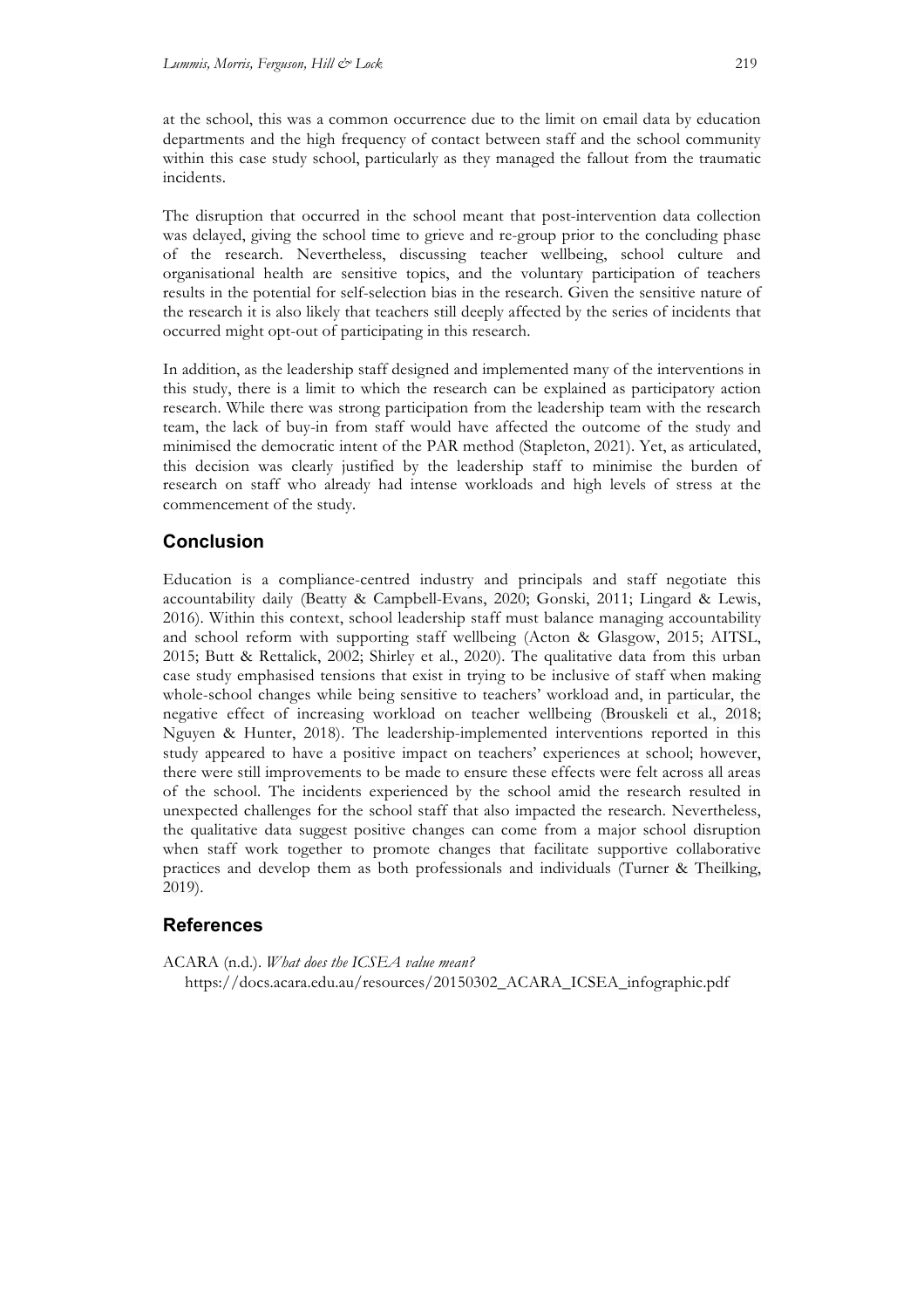- Acton, R. & Glasgow, P. (2015). Teacher wellbeing in neoliberal contexts: A review of the literature. *Australian Journal of Teacher Education*, 40(8), 99-114. https://doi.org/10.14221/ajte.2015v40n8.6
- AITSL (2015). *Unpack the Principal Standard*. https://www.aitsl.edu.au/leaddevelop/understand-the-principal-standard/unpack-the-principal-standard
- AITSL (2017). *Maintaining and renewing teacher registration*. https://www.aitsl.edu.au/prepare-tobe-a-teacher/become-a-registered-teacher/maintaining-and-renewing-teacher-registration Australian Government (2019). *Status of the teaching profession*.
- https://www.aph.gov.au/Parliamentary\_Business/Committees/House/Employment\_ Education\_and\_Training/TeachingProfession
- Beatty, L. & Campbell-Evans, G. (2020). School leaders and a culture of support: Fostering student social emotional development. *Issues in Educational Research*, 30(2), 435-451. http://www.iier.org.au/iier30/beatty.pdf
- Berkovich, I. & Eyal, O. (2016). The mediating role of principals' transformational leadership behaviors in promoting teachers' emotional wellness at work: A study in Israeli primary schools. *Educational Management Administration & Leadership*, 45(2), 316- 335. https://doi.org/10.1177/1741143215617947
- Brouskeli, V., Kaltsi, V. & Maria, L. (2018). Resilience and occupational well-being of secondary education teachers in Greece. *Issues in Educational Research*, 28(1), 43-60. http://www.iier.org.au/iier28/brouskeli.pdf
- Burns, R. A. & Machin, M. A. (2013). Employee and workplace well-being: A multi-level analysis of teacher personality and organizational climate in Norwegian teachers from rural, urban and city schools. *Scandinavian Journal of Educational Research*, 57(3), 309-324. https://doi.org/10.1080/00313831.2012.656281
- Butt, R. & Rettalick, J. (2002). Professional well-being and learning: A study of administrator-teacher workplace relationships. *The Journal of Educational Enquiry*, 3(1), 17-34. https://ojs.unisa.edu.au/index.php/EDEQ/article/view/547
- Collie, R. J., Shapka, J. D., Perry, N. E. & Martin, A. J. (2016). Teachers' psychological functioning in the workplace: Exploring the roles of contextual beliefs, need satisfaction, and personal characteristics. *Journal of Educational Psychology*, 108(6), 788- 799. https://doi.org/10.1037/edu0000088
- Cowley, A. (2019). *The wellbeing toolkit: Sustaining, supporting and enabling school staff*. Bloomsbury Education. https://www.bloomsbury.com/au/wellbeing-toolkit-9781472961655/
- Creswell, J. (2014). *Educational research: Planning, conducting and evaluating quantitative and qualitative research* (4th ed.). Pearson. [6th ed.] https://www.pearson.com/us/highereducation/program/Creswell-Educational-Research-Planning-Conducting-and-Evaluating-Quantitative-and-Qualitative-Research-plus-My-Lab-Education-with-Enhanced-Pearson-e-Text-Access-Card-Package-6th-Edition/PGM335066.html
- Dabrowski, A. (2020). Teacher wellbeing during a pandemic: Surviving or thriving? *Social Education Research*, 2(1), 35-40. https://doi.org/10.37256/ser.212021588
- Datnow, A. & Hubbard, L. (2016). Teacher capacity for and beliefs about data-driven decision making: A literature review of international research. *Journal of Educational Change*, 17(1), 7-28. https://doi.org/10.1007/s10833-015-9264-2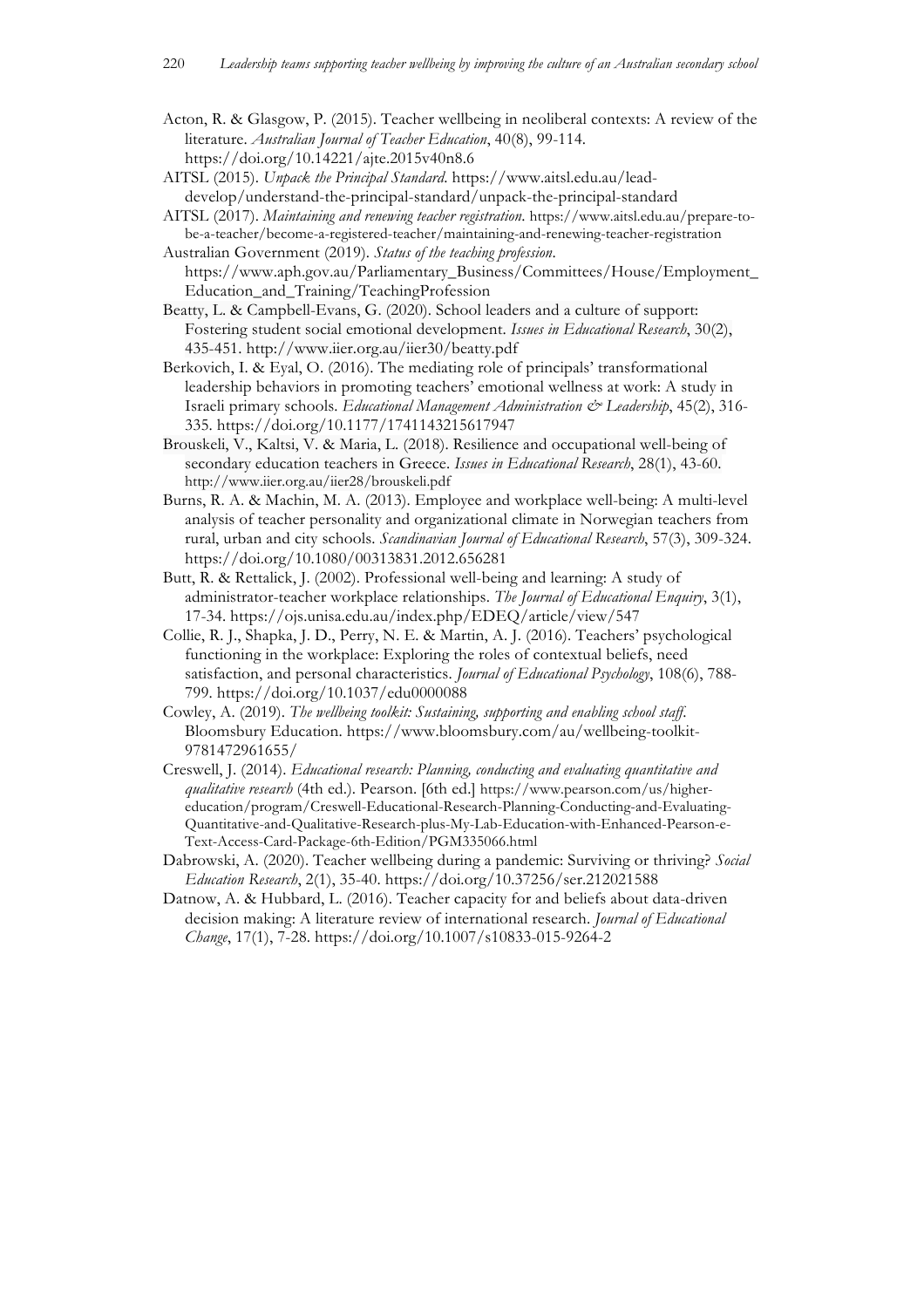- Department of Education Skills and Employment. (2020). *Coronavirus (COVID-19): Resources for teachers and school leaders*. Australian Government. https://www.dese.gov.au/covid-19/schools/resources-teachers-and-school-leaders
- Department of Education Western Australia. (2020). *Independent public schools*. https://www.education.wa.edu.au/independent-public-schools
- Derrington, M. L. & Campbell, J. W. (2015). Implementing new teacher evaluation systems: Principals' concerns and supervisor support. *Journal of Educational Change*, 16(3), 305-326. https://doi.org/10.1007/s10833-015-9244-6

Devos, A. (2010). New teachers, mentoring and the discursive formation of professional identity. *Teaching and Teacher Education*, 26(5), 1219-1223. https://doi.org/10.1016/j.tate.2010.03.001

- Falecki, D. & Mann, E. (2021). Practical applications for building teacher wellbeing in education. In C. F. Mansfield (Ed.), *Cultivating teacher resilience: International approaches, applications and impact*. Springer. https://doi.org/10.1007/978-981-15-5963-1\_11
- Glazzard, J. & Rose, A. (2020). The impact of teacher well-being and mental health on pupil progress in primary schools. *Journal of Public Mental Health*, 19(4), 349-357. https://doi.org/10.1108/JPMH-02-2019-0023
- Gonski, D. (Chair) (2011). Review of funding for schooling final report December 2011. Australian Government Department of Education, Skills and Employment. https://www.dese.gov.au/school-funding/resources/review-funding-schooling-finalreport-december-2011
- Granziera, H., Collie, R. & Martin, A. (2020). Understanding teacher wellbeing through job demands-resources theory. In C. F. Mansfield (Ed.), *Cultivating teacher resilience: International approaches, applications and impact* (pp. 229-244). Springer. https://doi.org/10.1007/978-981-15-5963-1\_14
- Gurd, B. (2013). Rising accountability of Australian non-government schools. *Public Money & Management*, 33(6), 415-420. https://doi.org/10.1080/09540962.2013.836002
- Hart, P. M., Wearing, A. J., Conn, M., Carter, N. L. & Dingle, R. K. (2000). Development of the School Organisational Health Questionnaire: A measure for assessing teacher morale and school organisational climate. *British Journal of Educational Psychology*, 70(2), 211-228. https://doi.org/10.1348/000709900158065
- Kelly, N., Cespedes, M., Clarà, M. & Danaher, P. A. (2019). Early career teachers' intentions to leave the profession: The complex relationships among preservice education, early career support, and job satisfaction. *Australian Journal of Teacher Education*, 44(3), 93-113. https://doi.org/10.14221/ajte.2018v44n3.6
- Kemmis, S. & McTaggart, R. (2005). Participatory action research. In N. K. Denzin & Y. S. Lincoln (Eds.), *The SAGE handbook of qualitative research* (2nd ed., pp. 559-603). SAGE.
- Le Cornu, R. (2013). Building early career teacher resilience: The role of relationships. *Australian Journal of Teacher Education*, 38(4), article 4. https://doi.org/10.14221/ajte.2013v38n4.4
- Lester, L. & Cross, D. (2015). The relationship between school climate and mental and emotional wellbeing over the transition from primary to secondary school. *Psychology of Well-Being*, 5, article 9. https://doi.org/10.1186/s13612-015-0037-8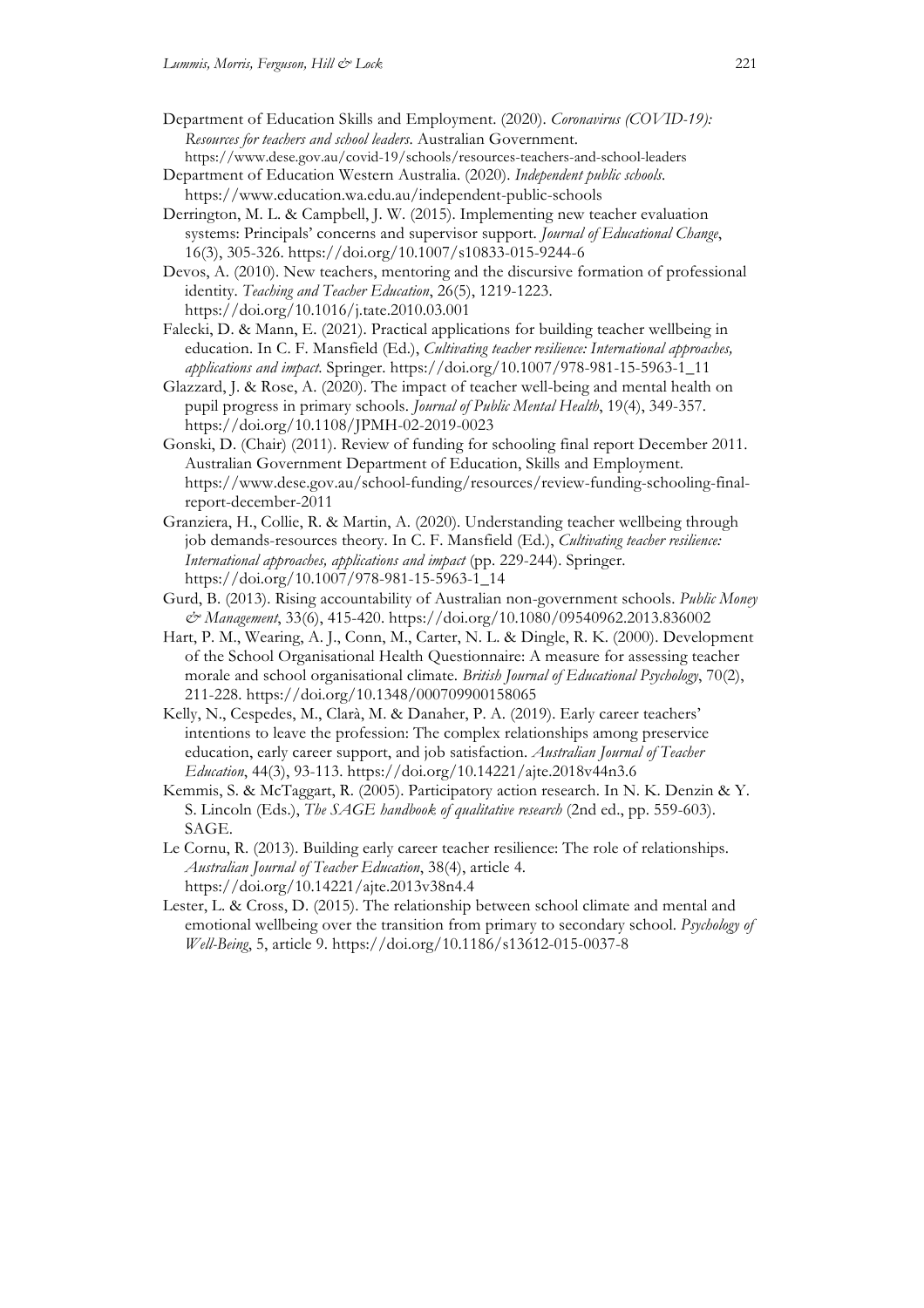- Lingard, R. & Lewis, S. (2016). Globalization of the Anglo-American approach to topdown, test-based educational accountability. In G. T. L. Brown & L. R. Harris (Eds.), *Handbook of human and social conditions in assessment*. Routledge. https://www.routledge.com/Handbook-of-Human-and-Social-Conditions-in-Assessment/Brown-Harris/p/book/9781138811553
- Mandinach, E. B. & Jimerson, J. B. (2016). Teachers learning how to use data: A synthesis of the issues and what is known. *Teaching and Teacher Education*, 60, 452-457. https://doi.org/10.1016/j.tate.2016.07.009
- McGrath-Champ, S., Wilson, R., Stacey, M. & Fitzgerald, S. (2018). *Understanding work in schools: The foundation for teaching and learning.* Sydney: NSW Teachers Federation. https://hdl.handle.net/2123/21926
- Mintrop, R. & Charles, J. (2017). The formation of teacher work teams under adverse conditions: Towards a more realistic scenario for schools in distress. *Journal of Educational Change*, 18(1), 49-75. https://doi.org/10.1007/s10833-016-9293-5
- Morris, J. E., Lummis, G. W., Lock, G., Ferguson, C., Hill, S. & Nykiel, A. (2020). The role of leadership in establishing a positive staff culture in a secondary school. *Educational Management Administration & Leadership*, 48(5), 802-820. https://doi.org/10.1177/1741143219864937
- Nguyen, T. D. & Hunter, S. (2018). Towards an understanding of dynamics among teachers, teacher leaders, and administrators in a teacher-led school reform. *Journal of Educational Change*, 19(4), 539-565. https://doi.org/10.1007/s10833-017-9316-x
- Reason, P. & Bradbury, H. (2001). *The SAGE handbook of action research: Participative inquiry and practice*. SAGE Publishing. [2nd ed.] https://au.sagepub.com/en-gb/oce/the-sagehandbook-of-action-research/book228865
- Sanders, M. (2016). Leadership, partnerships, and organizational development: Exploring components of effectiveness in three full-service community schools. *School Effectiveness and School Improvement*, 27(2), 157-177.

https://doi.org/10.1080/09243453.2015.1030432

- Schildkamp, K., Poortman, C., Luyten, H. & Ebbeler, J. (2017). Factors promoting and hindering data-based decision making in schools. *School Effectiveness and School Improvement*, 28(2), 242-258. https://doi.org/10.1080/09243453.2016.1256901
- Scott, J. (2019). Wellbeing and workload: What are our graduate teachers telling us? *Independent Education*, 49(3), 14-16.

https://search.informit.org/doi/epdf/10.3316/informit.669059803784774

- Shirley, D., Hargreaves, A. & Washington-Wangia, S. (2020). The sustainability and unsustainability of teachers' and leaders' well-being. *Teaching and Teacher Education*, 92, article 102987. https://doi.org/10.1016/j.tate.2019.102987
- Smith, L. & Riley, D. (2012). School leadership in times of crisis. *School Leadership & Management*, 32(1), 57-71. https://doi.org/10.1080/13632434.2011.614941
- Stapleton, S. R. (2021). Teacher participatory action research (TPAR): A methodological framework for political teacher research. *Action Research*, 19(2), 161-178. https://doi.org/10.1177/1476750317751033
- Sterrett, W. & Irizarry, E. (2015). Beyond "autopsy data": Bolstering teacher leadership, morale, and school improvement. *Journal of Cases in Educational Leadership*, 18(1), 3-13. https://doi.org/10.1177/1555458914551828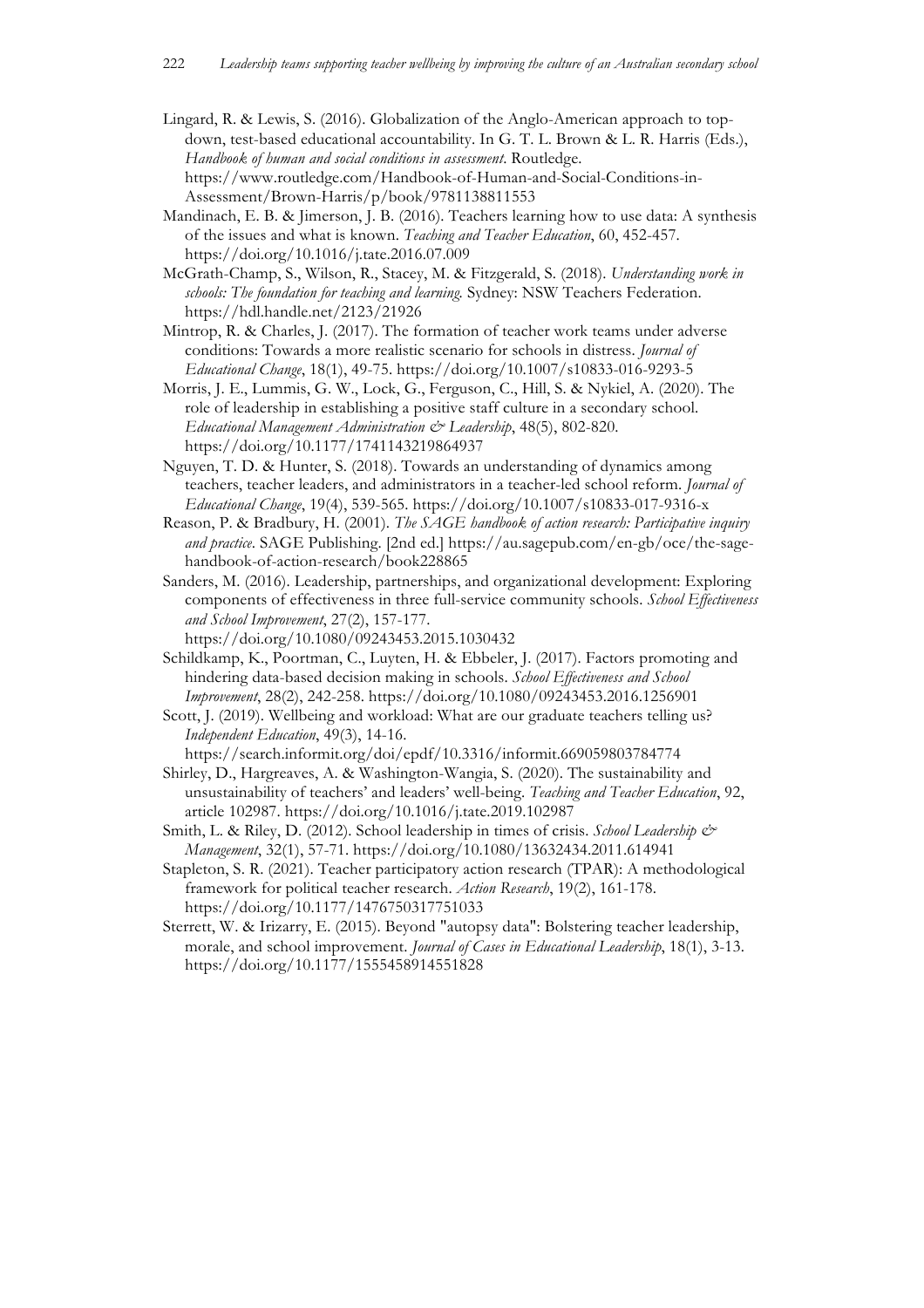- Thorpe, K., Jansen, E., Sullivan, V., Irvine, S., McDonald, P., Thorpe, K., Irvine, S., McDonald, P., Lunn, J., Sumsion, J., Ferguson, A., Lincoln, M., Liley, K. & Spall, P. (2020). Identifying predictors of retention and professional wellbeing of the early childhood education workforce in a time of change. *Journal of Educational Change*, 21(4), 623-647. https://doi.org/10.1007/s10833-020-09382-3
- Turner, K. & Theilking, M. (2019). Teacher wellbeing: Its effects on teaching practice and student learning. *Issues in Educational Research*, 29(3), 938-960. http://www.iier.org.au/iier29/turner2.pdf
- Waters, L., Cameron, K., Nelson-Coffey, S. K., Crone, D. L., Kern, M. L., Lomas, T., Oades, L., Owens, R. L., Pawelski, J. O., Rashid, T., Warren, M. A., White, M. A. & Williams, P. (2021). Collective wellbeing and posttraumatic growth during COVID-19: How positive psychology can help families, schools, workplaces and marginalized communities. *The Journal of Positive Psychology*, online first. https://doi.org/10.1080/17439760.2021.1940251
- Watterston, J. & Caldwell, B. (2011). System alignment as a key strategy in building capacity for school transformation. *Journal of Educational Administration*, 49(6), 637-652. https://doi.org/10.1108/09578231111174794
- Weiner, J. M. & Higgins, M. C. (2017). Where the two shall meet: Exploring the relationship between teacher professional culture and student learning culture. *Journal of Educational Change*, 18(1), 21-48. https://doi.org/10.1007/s10833-016-9292-6
- Wilcox, K. C. & Lawson, H. A. (2018, 2018). Teachers' agency, efficacy, engagement, and emotional resilience during policy innovation implementation. *Journal of Educational Change*, 19(2), 181-204. https://doi.org/10.1007/s10833-017-9313-0
- Yin, R. K. (2014). *Case study research: Design and methods* (5th ed.). SAGE Publications. [6th ed.] https://au.sagepub.com/en-gb/oce/case-study-research-andapplications/book250150

**Associate Professor Geoffrey W. Lummis** *PhD* is a researcher in the School of Education at Edith Cowan University, Western Australia. Geoff is the Chair of a Perth secondary school board and has collaborated with State Government ministers on local education projects. Geoff has taught preservice education for over 35 years and has a doctorate in sustainability and interests in evolutionary epistemology and aesthetics. His interdisciplinary interests are inclusive of the arts, humanities and STEM in education. Geoff has presented his research at both national and international conferences and supervised over 36 higher degrees by research completions. ORCID: https://orcid.org/0000-0002-1632-6676 Email: g.lummis@ecu.edu.au

**Dr Julia E. Morris** is a senior lecturer and course coordinator for visual arts education (secondary) in the School of Education at Edith Cowan University, and an honorary fellow at the University of Melbourne. Her main research interests include engagement and evaluation in applied education research, with an emphasis on developing and utilising evidence-based measures to improve educational practice. ORCID: https://orcid.org/0000-0003-4481-8050 Email: j.morris@ecu.edu.au